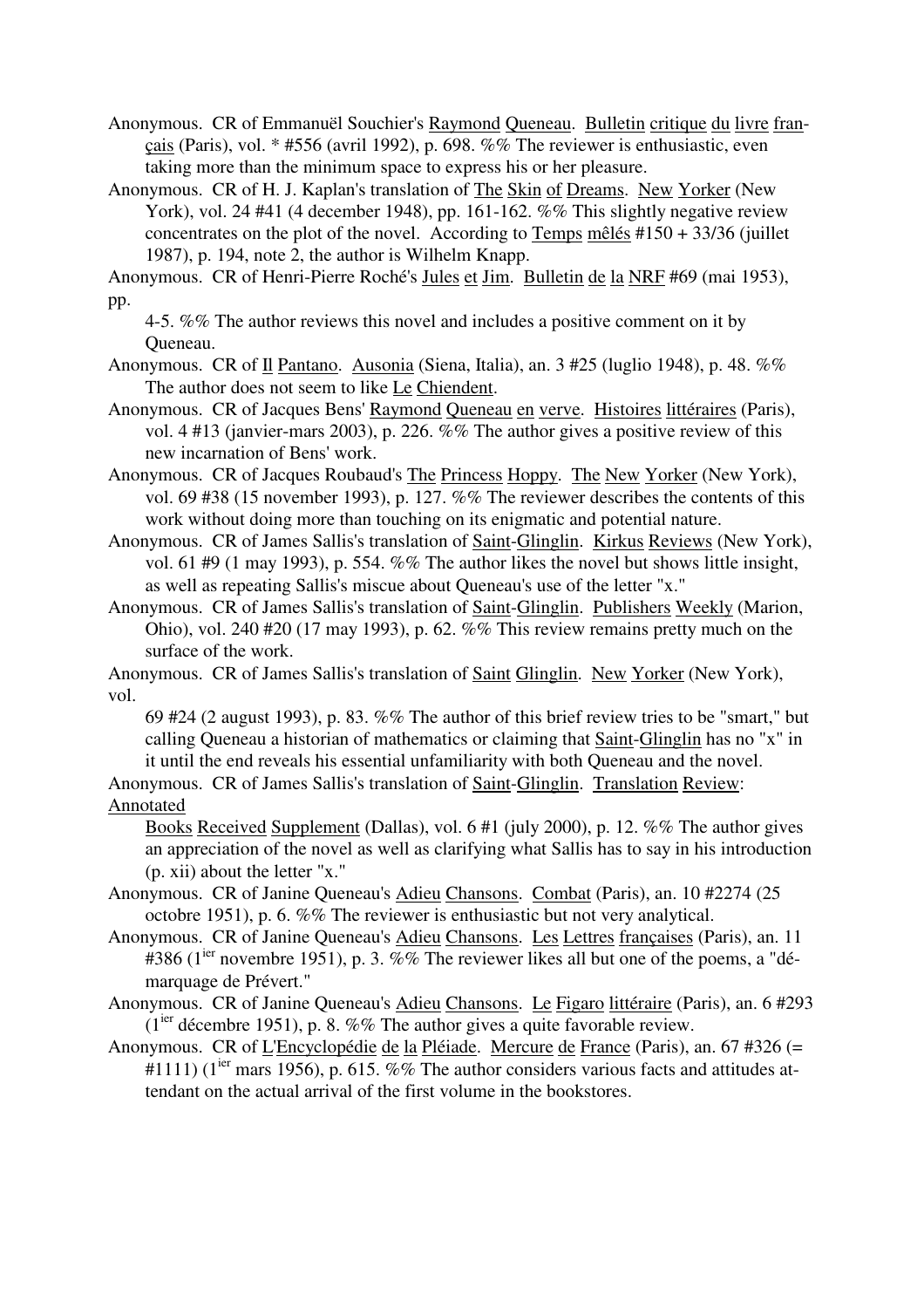- Anonymous. CR of L'Instant fatal. Bulletin critique du livre français (Paris), vol. 4 #2 (février 1949), p. 86. %% The author says that a good part of this collection is unusually "funèbre" for Queneau but that the reader will find some of the best of Queneau in certain of these poems.
- Anonymous. CR of "La Bibliothèque oulipienne." Bulletin critique du livre français (Paris), vol. \* #507 (mars 1988), p. 345. %% The reviewer looks at the two-volume Ramsay edition (Edited by Jacques Roubaud) but only very briefly.
- Anonymous. CR of La Lecture littéraire. Préfaces (Paris), vol. \* #9 (septembre-octobre 1988), pp. 21-22. %% This merely refers to the book in general and not at all to the Anne Clancier article which it contains, "Psycholecture des romans de Raymond Queneau: Le Chiendent et les problèmes d'identité."

Anonymous. CR of La Petite Cosmogonie portative. Bulletin critique du livre français (Paris),

vol. 6 #2 (février 1951), p. 103. %% This summary is quite positive.

Anonymous. CR of Le Chien à la mandoline. Bulletin critique du livre français (Paris), vol. 20

#3 ( $=$  #231) (1<sup>er</sup> mars 1965), p. 224. %% The author is rather positive, citing "Toujours" l'histoire de se lever tôt" in its entirety.

- Anonymous. CR of Le Chiendent. Pourquoi pas? (Bruxelles), an. 24 #1029 (20 avril 1934), p.
	- 936. %% The author summarizes the novel and suggests that it has "un peu trop de fantaisie."
- Anonymous. CR of Le Dimanche de la vie. Sélection des libraires de France (Paris), an. 3 #3 (avril 1952), p. 3. %% This author gives a fairly ordinary description of the style of the novel.
- Anonymous. CR of Le Dimanche de la vie. Bulletin critique du livre français (Paris), vol. 7  $#7-8$  (=  $#79-80$ ) (juillet-août 1952), p. 495. %% This reviewer has some insights not commonly encountered.
- Anonymous. CR of Le Dimanche de la vie. Liens (Paris), an.  $*$  #60 (1<sup>ier</sup> mai 1952), p. 14.  $\%$ %

This is a compilation of brief statements concerning this novel from various other sources.

- Anonymous. CR of Le Vol d'Icare. Bulletin critique du livre français (Paris), vol. 24 #2 (= #278) (février 1969), pp. 117-118. %% This review recounts the plot but also gives some analysis.
- Anonymous. CR of Le Voyage en Grèce. Techniques nouvelles (Bruxelles), an. 13 #7-8 (\* 1973), p. 35. %% The author describes and praises.
- Anonymous. CR of Les Derniers Jours. Le Populaire (Paris), an. 19 #4639 (12 mai 1936), p. 4. %% The author likes Les Derniers Jours but finds it less attractive than Le Chiendent.
- Anonymous. CR of Les Enfants de Limon. Le Journal de Rouen (Rouen), an. 177 #319 (15 novembre 1938), p. 6. %% This review is actually just a reprint of the "prière d'insérer."
- Anonymous. CR of Les Fleurs bleues. Elle (Paris), an.  $*$  #1019 (1<sup>ier</sup> juillet 1965), p. 10. %% Short, enthusiastic, average.
- Anonymous. CR of Les Fleurs bleues. Courrier des dépositaires (Paris), an. 19 #218 (septembre 1965), p. 55. %% This is just a basic review.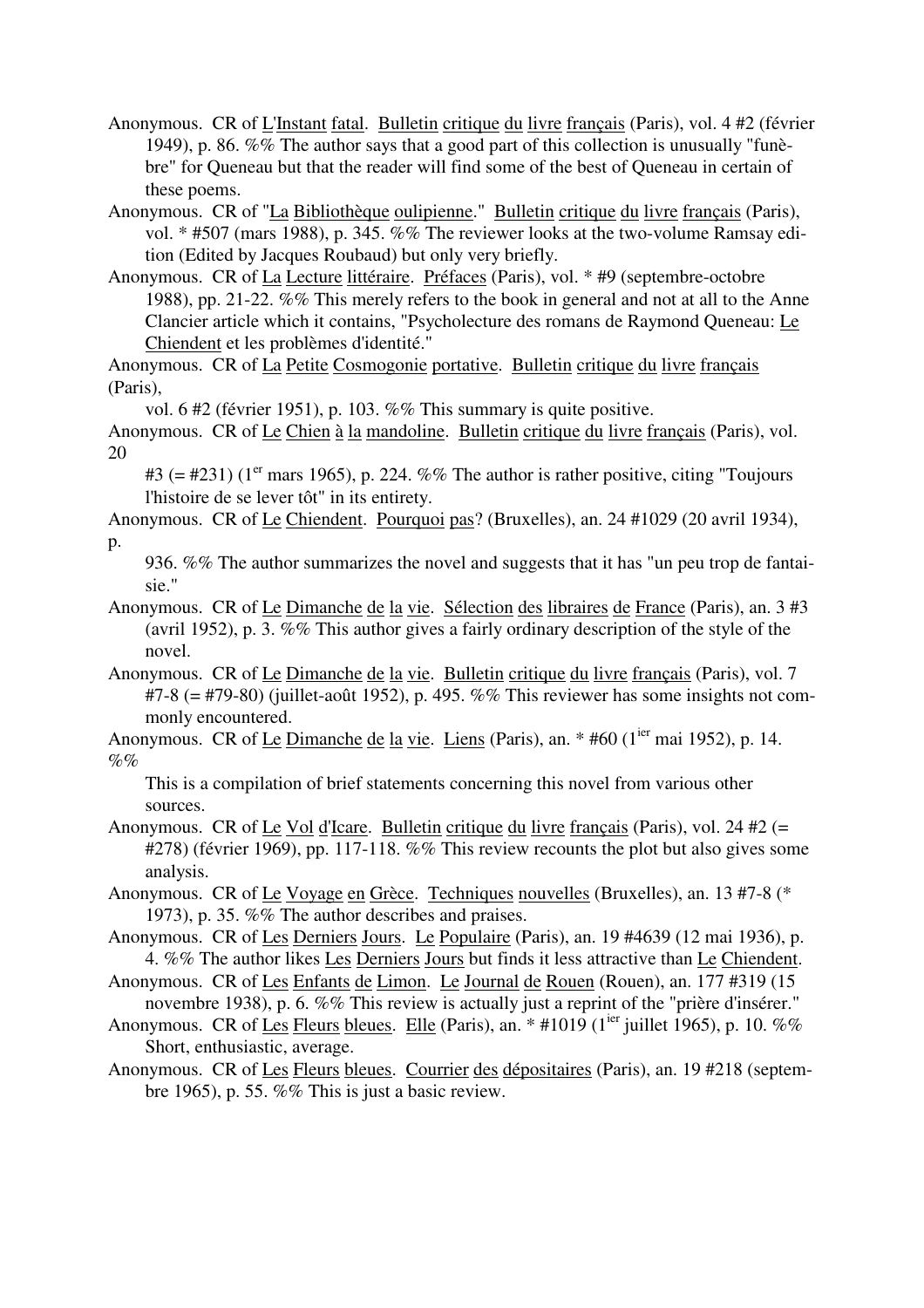- Anonymous. CR of Les Fleurs bleues. Forum for Modern Language Studies (St. Andrews, Scotland), vol. 8 #3 (july 1972), p. 288. %% The author gives a short and positive review of the Barbara Wright 1971 Methuen edition.
- Anonymous. CR of Les Fleurs bleues. Notes bibliographiques (Bruxelles), vol. \* #9 (novembre 1965), p. 947. %% The author summarizes the text and evaluates it as "amusant" with "finesses," "gaillardises," and "crudités."
- Anonymous. CR of Les Oeuvres complètes de Sally Mara. Bulletin critique du livre français (Paris), vol. 17 #7 (= #199) (juillet 1962), pp. 528-529. %% This is a simple but perceptive review.
- Anonymous. CR of Les Temps mêlés. Le Journal de Normandie (Caen), an. # (27 novembre 1941), p. %% The author merely resumes the basic plot and describes the novel's form.
- Anonymous. CR of Les Temps mêlés. Nouveaux Temps (Paris), an. 2 #352 (21 novembre 1941),p. 2. %% The review is brief and quite positive.
- Anonymous. CR of Marc Lowenthal's Stories and Remarks. Kirkus Reviews (New York), vol. 68 #16 (15 august 2000), p. 1144. %% The author uses a certain number of words to say not much about Lowenthal's translation of Contes et propos and listing some of the contents.
- Anonymous. CR of Les Temps mêlés. Voilà (Paris), an. # (9? décembre 1941), p. %% The author has a mixed opinion of this novel.
- Anonymous. CR of Madeleine Velguth's translation of Children of Clay. Translation Review: Annotated Books Received Supplement (Dallas), vol. 4 #2 (july 1998), p. 15. %% The author does little more than cite Queneau's own summary of the novel.
- Anonymous. CR of Madeleine Velguth's translation of The Children of Clay. Kirkus Reviews (New York), vol. 66 #13 (1 july 1998), p. 928. %% The author comments on the situation of the novel and its characters and refers to the "Encyclopedia of Inexact Sciences."
- Anonymous. CR of Madeleine Velguth's translation of The Children of Clay. New Yorker (New York), vol. 74 #27 (14 september 1998), p. 96. %% The author gives a positive but simple review of Queneau's novel.
- Anonymous. CR of Madeleine Velguth's translation of The Children of Clay. Publishers Weekly (New York), vol. 245 #22 (1 june 1998), p. 52. %% The author gives an outline of the situation of the characters rather than the plot of the novel, comments (positively) on the "fou littéraire" sections, and touches on Queneau's style.
- Anonymous. CR of Marc Lowenthal's translation of Contes et propos. Translation Review: Annotated Books Received Supplement (Dallas), vol. 6 #2 (december 2000), p. 8. %% The author of this review just lists the contents of Stories and Remarks in a most general way.
- Anonymous. CR of Marcel Bourdette-Donon's Raymond Queneau: L'Oeil, l'oreille et la raison. Histoires littéraires (Paris), vol. 3 #9 (janvier-mars 2002), p. 186. %% The author has a very mixed review of the volume, including the typography.
- Anonymous. CR of Michel Deguy's Le Comité. Bulletin critique du livre français (Paris), vol. \* #510 (juin 1988), p. 844. %% The reviewer especially underlines the reason for Deguy's anger.

Anonymous. CR of Morale élémentaire. Techniques nouvelles (Bruxelles), an. 16 #1 (\* 1976),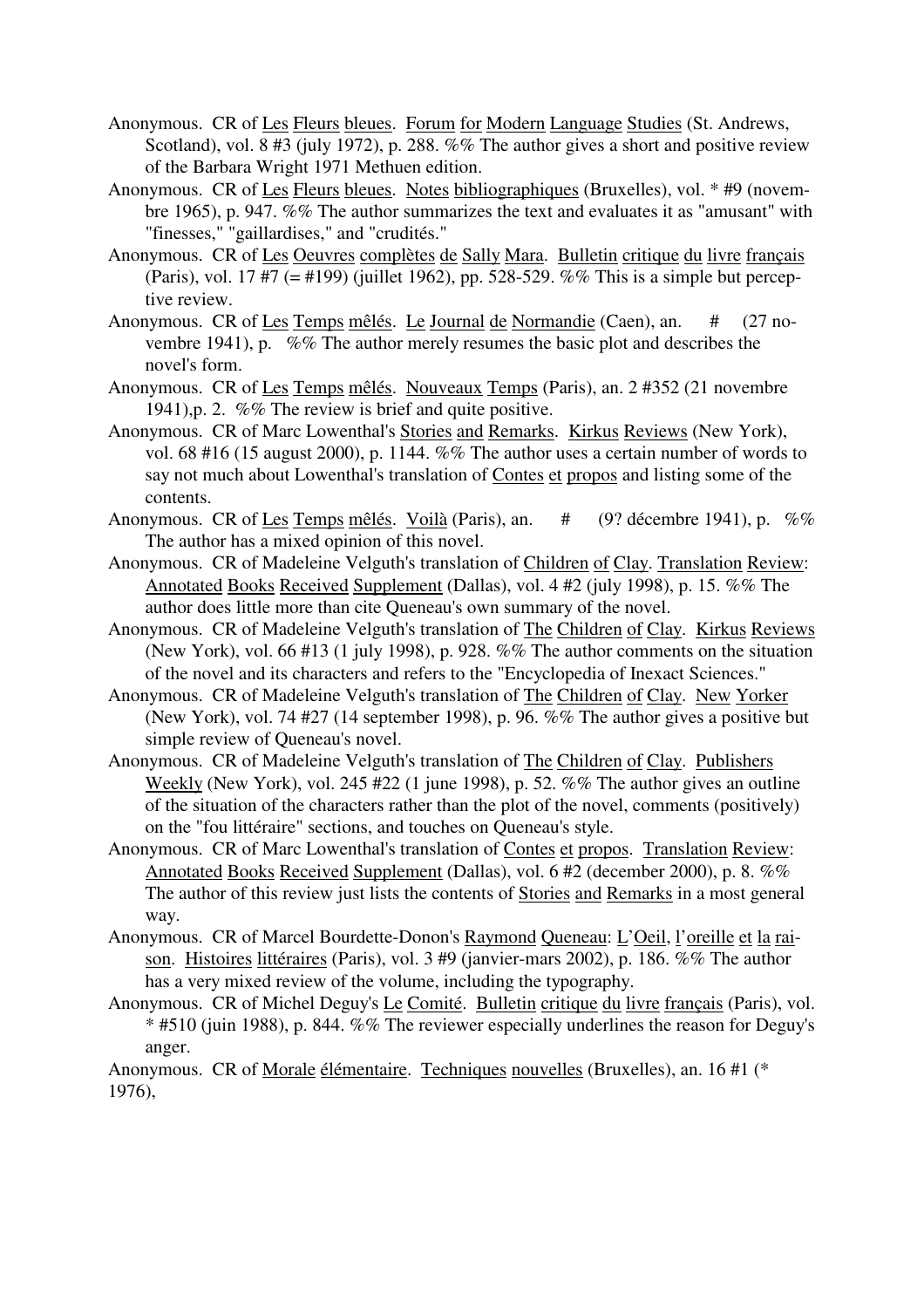p. 39. %% This review is somewhat better than the usual.

Anonymous. CR of Odile. Bulletin critique du livre français (Paris), vol. \* #559 (juillet 1992),

p. 1371. %% While not at all negative, this review is not really positive either.

Anonymous. CR of On est toujours trop bon avec les femmes. Bulletin critique du livre français (Paris), vol. \* #310 ( $1<sup>er</sup>$  octobre 1971), p. 1092. %% The author mentions that this republication is related to the appearance of the Michel Boisrond film based on it, but he also has a somewhat more intelligent view of the novel that what is usually seen.

Anonymous. CR of Paul Fournel's Clefs pour la littérature potentielle. Bulletin critique du livre français (Paris), vol. \* #319 (juillet 1972), p. 887. %% The author is positive and relatively superficial.

Anonymous. CR of Paul Gayot's Raymond Queneau. Bulletin critique du livre français (Paris),

vol. 23 #1 (= #265) (janvier 1968), p. 17. %% The author briefly summarizes the principal points in Gayot's work, stressing the importance of "history" and how accessible this work is for the general public, not so academic as certain others.

Anonymous. CR of Pierrot. Dublin Magazine (Dublin), vol. 26 #3 (july-september 1951), pp.

75-76. %% The author gives a positive but brief review of the Maclaren-Ross translation of Queneau's novel.

- Anonymous. CR of Pierrot amico mio. Il Mondo europeo (Firenze), an. # (15 giugno 1947), p. %% This review is quite positive.
- Anonymous. CR of Pierrot mon ami. L'Appel (Paris), an.  $\#$  (1<sup>ier</sup> octobre 1942), p. %% This author is completely mystified.
- Anonymous. CR of Pierrot mon ami. Le Journal (Lyon), an.  $\#$  (1<sup>ier</sup> septembre 1942), p.

%% This author doesn't think much of the novel.

- Anonymous. CR of Pierrot mon ami. Nouveaux Temps (Paris), an. \* #584 (21 août 1942), p. 2. %% The author finds this novel quite enjoyable.
- Anonymous. CR of Pierrot mon ami. Les Dernières Nouvelles (Alger), an. # (12 septembre 1942), p. %% This author likes the novel fairly well. This review is identical to the one of the same title appearing a day later in Le Progrès (Lyon).
- Anonymous. CR of Pierrot mon ami. Le Progrès (Lyon), an. # (13 septembre 1942), p.

%% This review is identical to the one of the same title appearing a day earlier in Dernières Nouvelles (Alger).

- Anonymous. CR of Pierrot mon ami. Dimanche illustré (Marseille), an. \* #97 (27 septembre 1942), p. 5. %% The author is somewhat critical but still positive.
- Anonymous. CR of Pour une bibliothèque idéale. Notes bibliographiques (Paris), an. \* #10 (décembre 1956), p. 430. %% This is a fairly standard resumé of the work.

Anonymous. CR of Pour une bibliothèque idéale. Sélection des libraires de France (Paris), an.

7 #5 (mai 1956), p. \*. %% The author disagrees with Hervé Bazin's negative assessment of this work.

Anonymous. CR of Pour une bibliothèque idéale. Bulletin critique du livre français (Paris),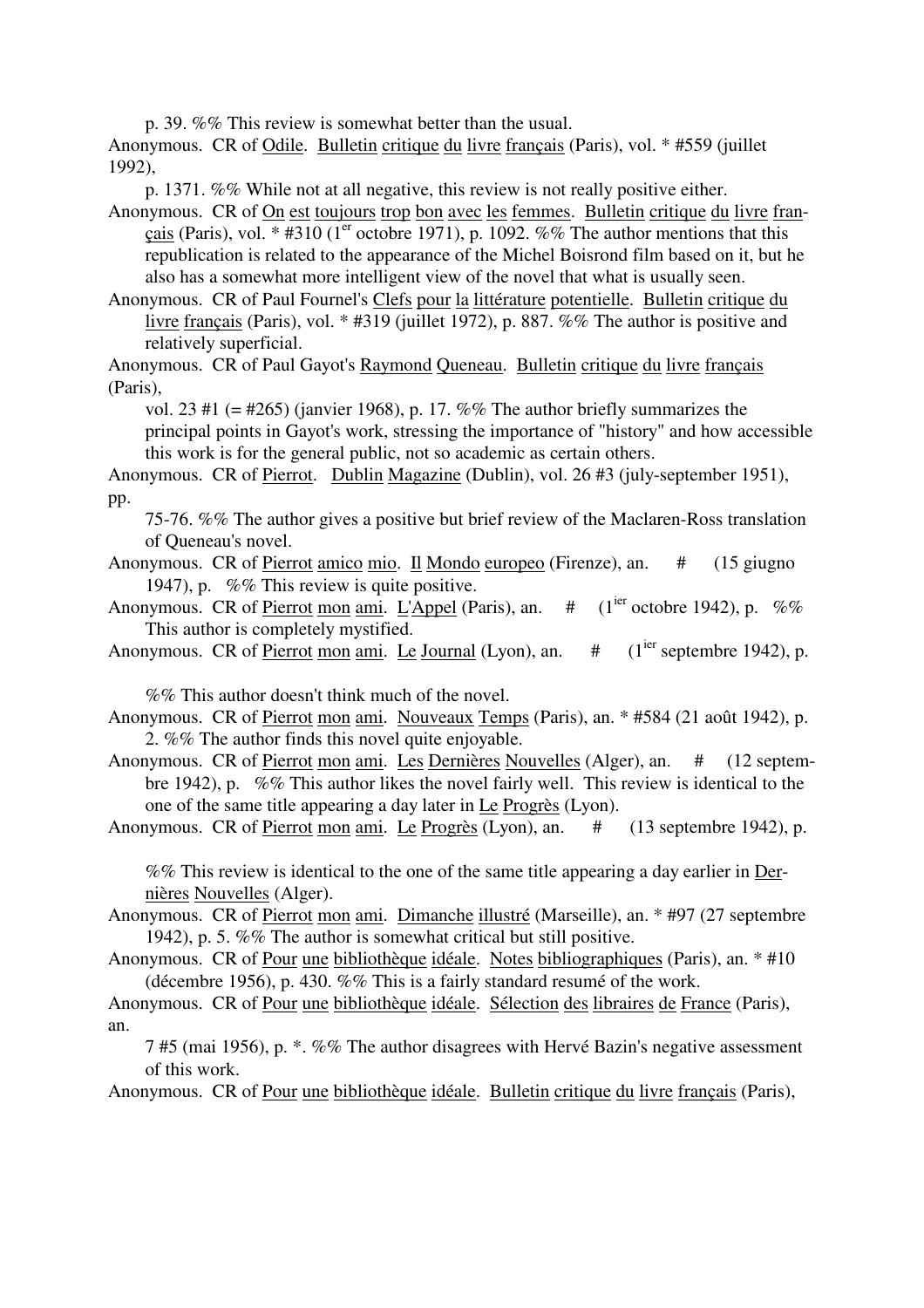vol. 11 #5 (= #125) (mai 1956), pp. 421-422. %% This review is short and banal.

- Anonymous. CR of Saint-Glinglin. Bulletin critique du livre français (Paris), vol. 3 #11 (novembre 1948), p. 786. %% This review is very positive but does not really offer any analysis.
- Anonymous. CR of Si tu t'imagines. Bulletin critique du livre français (Paris), vol. 7 #5 (= #77) (mai 1952), p. 321. %% This review says almost nothing.
- Anonymous. CR of the film version of Le Dimanche de la vie. Cinéma 66 (Paris), vol. \* #102 (janvier 1966), pp. 25-29. %% This is at base an interview with Jean Herman between the end of the filming of Le Dimanche de la vie and its appearance in movie theaters. Quite interesting.
- Anonymous. CR of "The Trojan Horse" and "At the Edge of the Forest." Dublin Magazine (Dublin), vol. 30 #4 (october-december 1955), p. 58. %% The author gives a positive sentence or two to the Gaberbocchus edition. Cf. Anonymous, "Cerebral Wit" and "Fantastic Tales."
- Anonymous. CR of Un Rude Hiver. Toute l'édition (Paris), an. 17 #483 (décembre 1939), p. 19. %% This is a short review but an insightful one.
- Anonymous. CR of Un Rude Hiver. Bulletin critique du livre français (Paris), vol. 4 #4 (avril 1949), p. 232. %% The author is brief and positive.
- Anonymous. CR of Un Rude hiver. Vendémiaire (Paris), an. 6 #307 (6 décembre 1939), p. 3.

%% This is nothing more than a plot summary and a positive word.

- Anonymous. CR of Une Histoire modèle. Bulletin critique du livre français (Paris), vol. 21 #10 (= #250) ( $1<sup>er</sup>$  octobre 1966), pp. 809-810. %% This author knows Queneau, referring to the influences of Vico, Voltera, Hegel, and Kojève as well as to how the concerns which Queneau expresses in this work appear also in Les Fleurs bleues and "le cycle de Saint-Glinglin."
- Anonymous. CR of Volontés. Esprit (Paris), an. 6 #66 (1<sup>ier</sup> mars 1938), p. 939. %% The author gives a positive and nuanced view of the first two editions of this magazine, with spe-cial reference to Queneau's "L'Humour et ses victimes."
- Anonymous. CR of Zazie dans le métro. Le Vaillant (Liège), an. 51 #2 (novembre 1959), p. 4.

%% This review makes the usual references but is more penetrating than most reviews were.

- Anonymous. "Création d'un centre d'études Raymond Queneau." Le Figaro (Paris), an. \* #\* (20 janvier 1978), p. 26. %% The author describes just what the new CDRQ would be and would dream of becoming.
- Anonymous. "Crise à l'Académie Goncourt." Le Monde (Paris), an. 28 #8129 (3 mars 1971), p. 32. %% This and the next two items concern the famous voting disagreement which caused Queneau and Salacrou to walk out of the Académie Goncourt.
- Anonymous. "La Crise de l'Académie Goncourt." Le Monde (Paris), an. 28 #8131 (5 mars 1971), p. 12. %% The author includes statements from Armand Salacrou and Roland Dor-gelès as well as extracts from a letter to Salacrou from Bernard Clavel, the winner of this critical election. The author refers to Jacqueline Piatier, "Révolution de palais." Cf. Jacques Robichon, Le Défi des Goncourt.

Anonymous. "La Crise des Goncourt." Le Parisien libéré (Paris), an. 28 #8246 (5 mars 1971),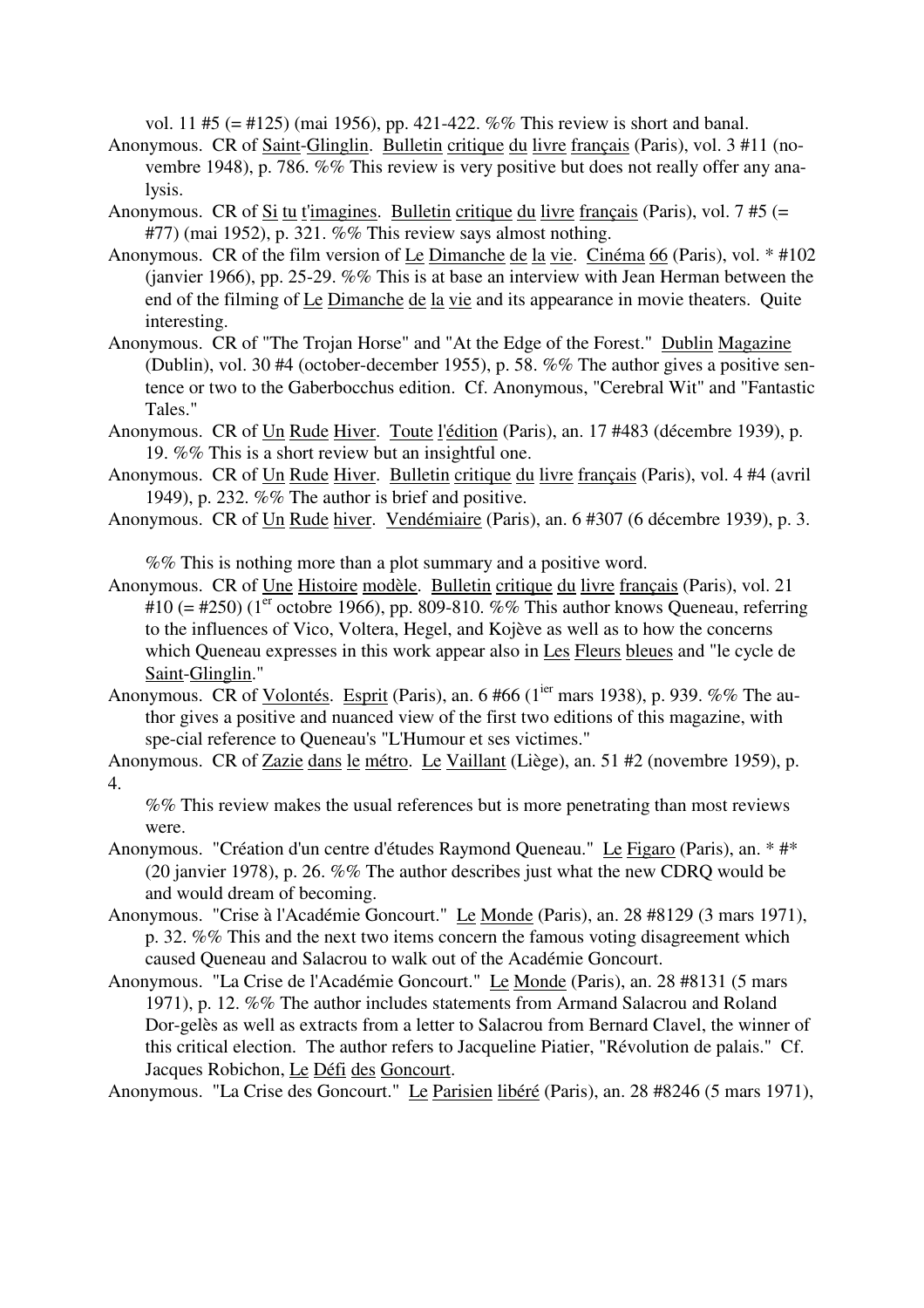p. 6. %% Salacrou states, following his "exclusion" from the Académie, that he intends to retain his right to vote. There are also comments by Dorgelès et Clavel.

- Anonymous. "La Crise du Goncourt et le commerce du livre." Les Lettres françaises (Paris), vol. \* #1376 (10 mars 1971), p. 3. %% The author does not look so much at the specifics of this particular crisis as at the need for reform of the process in the face of the problems which this crisis reveals.
- Anonymous. "'La Croqueuse de diamants' de Roland Petit fera son apparition au Marigny avant de partir pour l'Amérique." Le Monde (Paris), an. 7 #1756 (17 septembre 1950), p. 6. %% The author does no more, in regard to Queneau, than mention that he wrote the lyrics.
- Anonymous. "«La Croqueuse de harengs» cache 7.000 bouteilles." Paris-presse (Paris), an. 7 #1851 (29 novembre 1950), p. 4. %% This short article says that there would be a sort of cabaret at the Châtelet and that the "clou" of the show would be «La Croqueuse de harengs.» This information is repeated in Anonymous, "Les Anciennes Prisons de Paris reçoivent les pensionnaires de la Comédie française."
- Anonymous. "Cruel Queneau." Paris-Presse (Paris), an. \* #\* (10 juin 1952), p. 2. %% Queneau finds a book he had dedicated to someone, buys it, and rededicates it to the same person...
- Anonymous. "Curieuse promenade." Ma maison mon ouvrage (Paris), vol. \* #354 (mars 1978), p. 21. %% The author says that Queneau took his dog to the pet cemetery in Asnières just a few days before he himself died. The author adds a few details about the cemetery.
- Anonymous. "Cycle Queneau: C'est parti." Ouest-France (Rennes), an. \* #\* (10 février 1981),

p. %% Beneath a photo showing one of the scenes the author announces the first performances of "On s'excuse, il n'y a ni phoques, ni baleines," a show composed of selections from Queneau's works which was part of a regional arts program. This is not in the Rennes edition. Cf. Anonymous, "«Ni Baleines, ni phoques» au Plateau des Quatre vents."

- Anonymous. "La Dame et le poète." Les Nouvelles littéraires (Paris), an. \* #1421 (25 novembre 1954), p. 7. %% This is the same story as Queneau tells in Anonymous, "Nourriture terrestre."
- Anonymous. "Danièle Lebrun." Télérama (Paris), vol. \* #1797 (20 juin 1984), p. 127. %% This is a picture of Danièle Lebrun and a few words about her career; the piece presents her reading Queneau's "Mots par milliers" on the radio. Just what this work is is unclear.
- Anonymous. "Dans un bus, un jour, un voyageur..." Le Monde (Paris), an. 56 #17209 (25 mai 2000), p. 28. %% The author creates a "version probabiliste" of the "exercice de style" to illustrate a point.
- Anonymous. "Dany Saval (17 ans) serait 'Zazie.' Elle a retrouvé le visage de ses 14 ans." Journal du dimanche (Paris), an. 14 #646 (29 mars 1959), p. 9. %% There are two pictures accompanying this short note: Dany wants the role in the film version of Zazie dans le métro...
- Anonymous. "A Dazzle of Foreigners." Times Literary Supplement (London), an. 59 #3042 (17 june 1960), p. 390. %% While centering on a description of Barbara Wright's translation of Zazie itself, the author also has some mixed comments on the novel itself.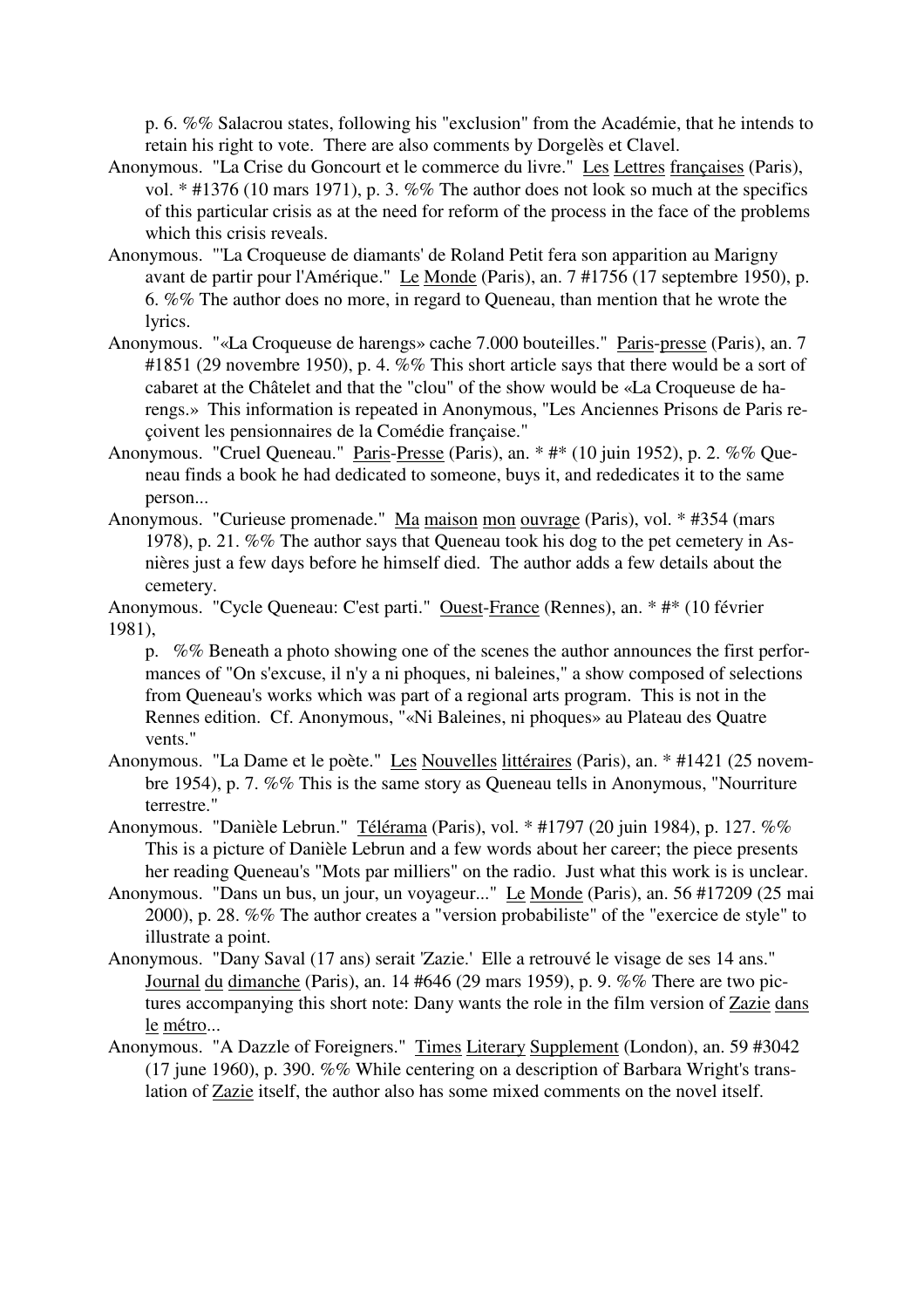Anonymous. "De Délectables Exercices de style." Le Nouveau Candide (Paris), vol. \* #306 (6

mars 1967), p. 37. %% This is a brief and superficial review of Courir les rues.

- Anonymous. "De l'élégance." Spectateur (Paris), an. 2 #58 (9 juillet 1946), p. 4. %% Queneau runs into Sartre in Italy, and they discuss the origins of their respective raincoats.
- Anonymous. "De l'escargot de Serre... à l'amerargot de Queneau." Le Figaro littéraire (Paris), an. 21 #1031 (20 janvier 1966), p. 2. %% Queneau salutes Marcel Duhamel on the appearance of the thousandth volume of the "Série noire," which Duhamel directed. This is the reprinting of a note which Queneau wrote for an exposition celebrating this event at the librairie/galerie "La Pochade" from 19 janvier through 6 février, 1966.
- Anonymous. "De Raymond Queneau ... à l'Académie Goncourt." Le Quarante-quatre (Paris), vol. #6 (avril 1951), p. 3. %% This is a general presentation of Queneau, with stress on the idea of language and not at all on his works.
- Anonymous. "Définition de l'anti-policier." Le Figaro (Paris), an. 117 #102 (28 avril 1942), p. 3. %% This is mostly a citation from Queneau himself on the nature of Pierrot mon ami, but the additional words are quite positive.
- Anonymous. "Déjeuner agité chez les Goncourt." Aurore (Paris), an. 10 #2241 (27 novembre 1951), p. 5. %% The author briefly considers the possible choices for the year's Prix Goncourt.
- Anonymous. "Une Délégation de 'France U.R.S.S.' à Moscou." Nouvelles de Moscou (Moscow), an. 1 #52 (11 novembre 1956), p. 4. %% The author gives a general presentation of the group which Queneau accompanied to Russia and of some of their stops. Cf. also Anonymous, "Le Séjour des intellectuels français"; Jean-Pierre Longre, Raymond Queneau en scènes, pp. 20 and 23; Michel Mohrt, Ma Vie à la NRF; Queneau, "Mon Grand Intérêt pour la vie des soviétiques s'est encore accru" and "Rimbaud en tchouvache."
- Anonymous. "Les Démissions du Goncourt. Riposte de l'Académie: Salacrou exclu." Le Figaro (Paris), an. 145 #8233 (4 mars 1971), p. 20. %% This primarily expresses the stance that the six Goncourts who "remained" after the notorious break held in regard to Salacrou, their principal bugbear, as well as Queneau and Hériat. A number of items concerning this problem appear on p. 32 of the preceding day's issue but none are of much interest.
- Anonymous. "Déplacements & villégiatures. Quand nos écrivains sont en vacances." Le Figaro littéraire (Paris), an. 5 #223 (29 juillet 1950), p. 6. %% "(Queneau) n'a que des projets pour l'instant indicibles, mais se veut à Paris le plus longtemps possible. Pressé, sur ses plaisirs, de citer au moins l'un, il répond, souriant: «Aucun»."
- Anonymous. "Le Dernier Prix littéraire de l'année." Le Figaro littéraire (Paris), an. 12 #559 (5 janvier 1957), p. 3. %% The author describes the possible choices and the final result of the Prix du Tabou selection.
- Anonymous. "La Dernière Farce et attrape de Queneau." Le Nouveau Candide (Paris), an. \* #101 (4 avril 1963), p. 13. %% The author speaks of Queneau's "Du verbe (sur quelques aspects relativement peu connus de la conjugaison en français, à l'indicatif présent)," which had recently appeared in Bizarre.
- Anonymous. "Dernières livraisons." Le Monde (Paris), an. 51 #15702 (21 juillet 1995), p. 14. %% This announces the publication of En passant by L'Herne.

Anonymous. "Les Derniers Détails pratiques sur le colloque Raymond Queneau." Le Jour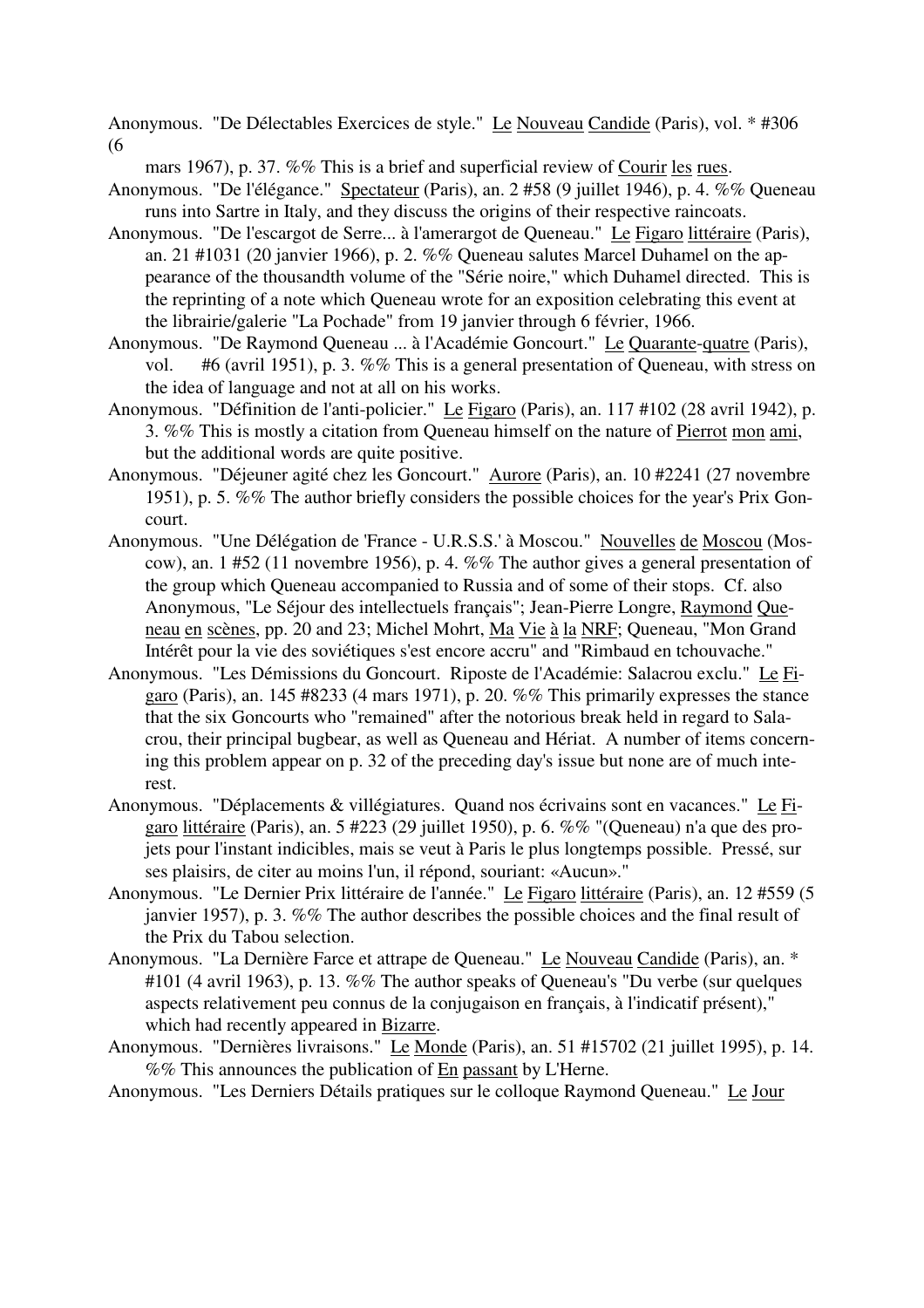(Verviers), an. 91 #236 (23 août 1984), p. 4. %% The title says it all.

- Anonymous. "Derniers Pronostics sur le palmarès de Cannes qui sera proclamé ce soir." L'Aurore (Paris), an. 13 #2980 (10 avril 1954), p. 2. %% The author recounts how showing "Monsieur Ripois" in English at the Cannes festival did not win it much support but that a later screening in French changed a lot of minds.
- Anonymous. "«Désordre» à Saint-Germain-des-Prés." Le Figaro littéraire (Paris), an. 5 #237 (4 novembre 1950), p. 8. %% This is a short note, accompanying a photo, which names Queneau as one of the participants in the film "Désordre," created by Jacques Barratier and Paul Guth. Cf. Anonymous, "3.000 Personnes refusées!"
- Anonymous. "Le Dessous des cartes." Samedi-soir (Paris), an. \* #237 (14 janvier 1950), p. 11. %% The author says that Queneau suddenly abandoned Agnès Capri, who counted on him to begin her new season, in order to rush to the aid of Roland Petit in New York.
- Anonymous. "Deux Goncourt se sont partagé Juliette Gréco." Paris-presse (Paris), an. \* #\* (19 mars 1952), p. 6D. %% This is a mention of a Gallimard party celebrating the publication of Le Dimanche de la vie.
- Anonymous. "Le Deuxième Colloque international Raymond Queneau." La Cité (Bruxelles), an. 34 #208 (6 septembre 1984), p. 8. %% A very pedestrian look back on the 1984 Verviers colloquium.
- Anonymous. "Le Deuxième Colloque international Raymond Queneau à Verviers." Le Jour (Verviers), an. 91 #245-246 (1<sup>ier</sup> septembre 1984), p. 5. %% This article is very general, more about the CDRQ than about the colloquium which had begun the previous day.
- Anonymous. "Deuxième Fête du livre: L'Oulipo à Limoges." Le Populaire du Centre (Limoges), an. 80 #35 (11 février 1985), p. 4. %% The author briefly describes the Oulipo in preparation for the celebration to be held on the first three days of march.
- Anonymous. "Dick après sa capture." Paris-match (Paris), an. \* #108 (14 avril 1951), p. 7. %% This is the picture of a dog who escaped from a hospital. Cf. Queneau, "Nicolas chien d'expérience."
- Anonymous. "La Dictée de Queneau: Le Ministre donne raison au sénateur." L'Aurore (Paris), an. 33 #9417 (12 décembre 1974), p. 7. %% This continues and seems to end the public controversy concerning the use of one Queneau's "exercices de style" as a dictée in a French classroom. Cf. Pierre Weber, Question et réponse à l'Assemblée nationale for all the related articles.
- Anonymous. "La Dictée de Raymond Queneau: «Réserves» de René Haby." Le Figaro (Paris),
	- an. \* #\* (12 décembre 1974), p. 8. %% This relatively short article summarizes the situation in which a teacher used "Injurieux" from Les Exercices de style as a dictée and thus became the subject of a question from a sénateur. Cf. Pierre Weber, Question et réponse à l'Assemblée nationale for all the related articles.
- Anonymous. "La «Dictée scandaleuse.» C'est le 'prof' qui mérite une leçon!" L'Eclaireur du Gâtinais et du Centre (Montargis, Loiret), an. 30 #1510 (10 octobre 1974), p. 1. %% The author describes the situation and definitely takes a stand against the teacher. Cf. Pierre Weber, Question et réponse à l'Assemblée nationale for all the related articles.
- Anonymous. "Une Dictée scandaleuse..." Le Havre libre (Le Havre), an. \* #9257 (5 octobre 1974), p. 16. %% The author sketches the situation. Cf. Pierre Weber, Question et réponse à l'Assemblée nationale for all the related articles.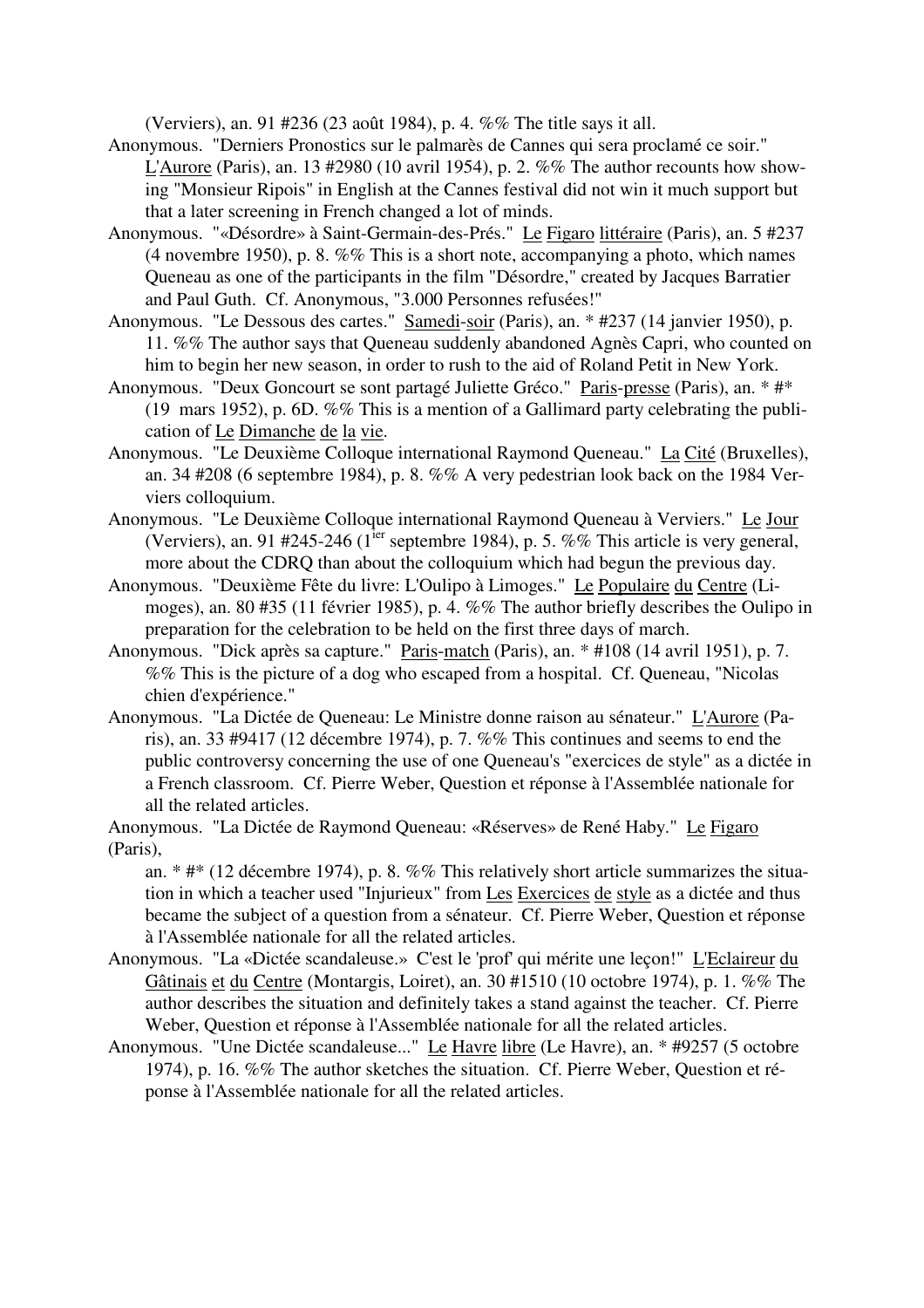Anonymous. "Le Dimanche de Hegel." Le Nouvel Observateur (Paris), vol. \* #47 (6 octobre 1965), p. 25. %% This announces the filming of Le Dimanche de la vie.

Anonymous. "Le Dimanche de la vie de Raymond Queneau." Télérama (Paris), vol. \* #1810 (19 septembre 1984), p. 115. %% The author presents the Le Dimanche de la vie radio adaptation and the series in which it appeared.

Anonymous. "Le Dimanche de la vie par Raymond Queneau." La Libre Belgique (Bruxelles), an. 69 #93 (2 avril 1952), p. 8. %% The author (who might well be "le Père Pirard") gives an unusual review.

Anonymous. "Les Dix veulent jouer à télé-Goncourt." Minute (Paris), vol. \* #500 (10 novem-

bre 1971), p. 26. %% This article presents some of the problems that René Bazin faced in trying to implement his new ideas for the Académie Goncourt. Cf. Roger Grenier, "Les Dix Académiciens Goncourt ont livré à la TV (installée chez Dorgelès) les noms de leurs favoris"; Paul Morelle, "Va-t-on dépoussiérer le Goncourt?"

- Anonymous. "'Do It Yourself' Verse." Daily Express (London), an. \* #19072 (21 september 1961), p. %% The author does little more than explain the structure of Cent Mille Milliards de poèmes and give an example of a few verses. This is likely to be in a separate literary section.
- Anonymous. "Le Dompteur de tire-bouchons." Aux Ecoutes (Paris), an. 31 #1283 (25 février 1949), p. 25. %% The author announces and describes Queneau's gouache show at "Artiste et Artisan." Cf. Pierre Descargues, "Raymond Queneau, artiste peintre"; Charles Estienne, "Quand Raymond Queneau organise sa rétrospective."
- Anonymous. "Dorgelès a choisi Bazin pour Dauphin." Minute (Paris), vol. \* #476 (26 mai 1971), p. 20. %% The author writes of new developments within the Académie Goncourt as it tried to re-establish itself after the squabble: election of Bazin as vice-president, choice of a successor to André Billy, etc.
- Anonymous. "Dossier Oulipopo." In L'Année du polar. Ed. Michel Lebrun. Paris: Ramsay, 1984, pp. 257-274. %% This is in regard to an offshoot of the Oulipo which works on the "polar" or detective novel. This "dossier" contains a tribute to François Le Lionnais in the form of a biography, an exercise in reducing detective novels to their first and last words ("haikuisation"), and Le Lionnais's analysis of possible plots for these novels.
- Anonymous. "La Drôle de guerre du père de Zazie en Vendée." Face B (Nantes), vol. \* #9-10 (janvier-avril 1988), pp. 75-80. %% After a short introduction, the author gives several pages of passages from Queneau's Journal 1939-1940 with pictures and a few sidelights.
- Anonymous. "Du surréalisme à l'Académie Goncourt." Le Monde (Paris), an. 33 #9876 (26 octobre 1976), p. 27. %% This is just an extended obituary.
- Anonymous. "Duc Who Was Cidrolin." Times Literary Supplement (London), an. 64 #3306 (8 july 1965), p. 581. %% This does little more than summarize the plot of Les Fleurs bleues.
- Anonymous. "Dumas dans la bibliothèque idéale." Actualité littéraire (Paris), an. \* #33 (mars 1957), p. 33. %% This is just a concentration on Dumas and has almost nothing to do with Queneau.

Anonymous. "Dumur encyclopédique." Le Nouvel Observateur (Paris), vol. \* #55 (1<sup>ier</sup> décem-

bre 1965), p. 46. %% The reference is to "Histoire des spectacles," vol. 19 of the Encyclo-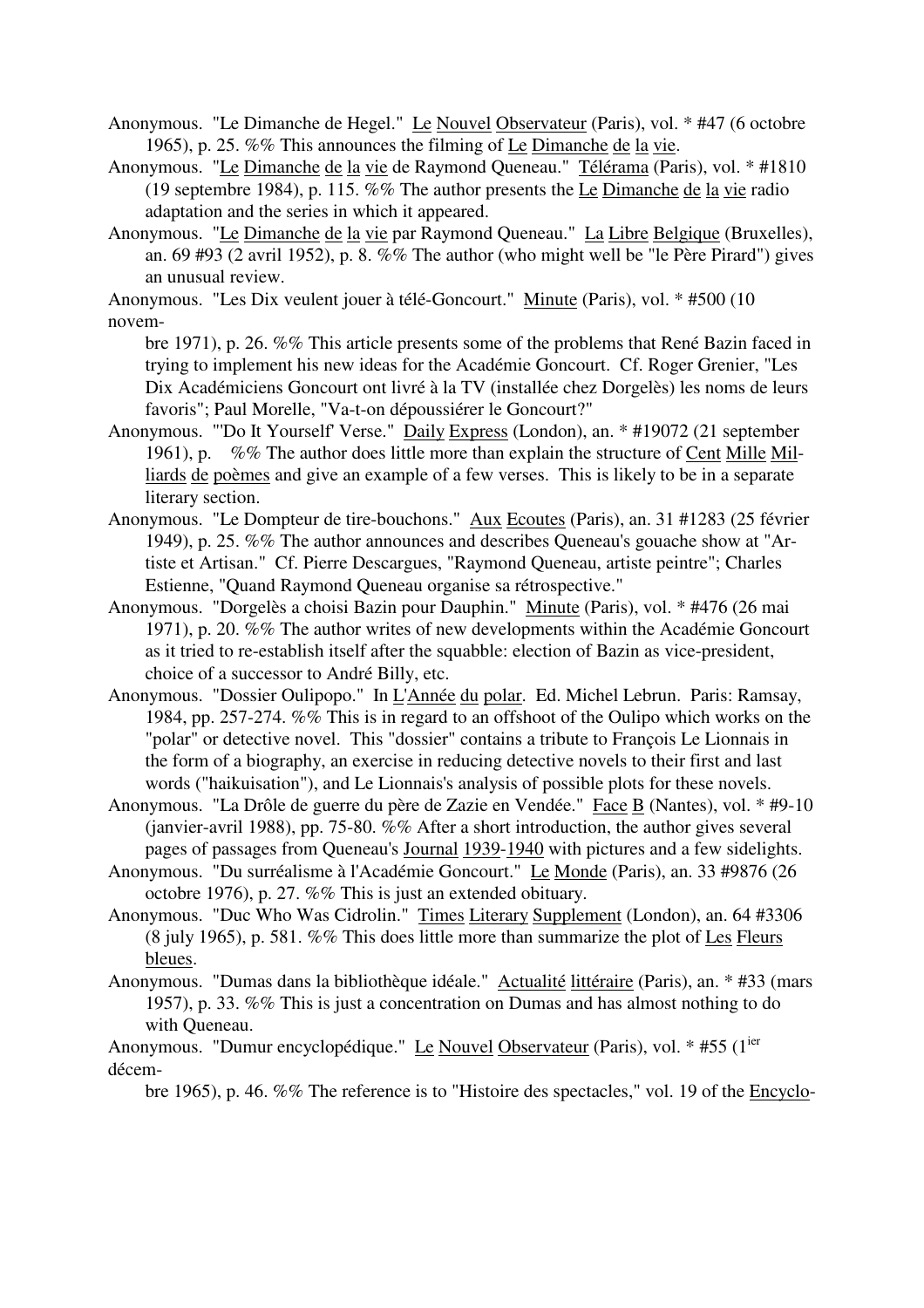pédie de la Pléiade (1965). Guy Dumur wrote both the preface to this volume and "Echos et réussites du théâtre contemporaine" (pp. 1309-1348), as well as editing the volume.

- Anonymous. "L'Echéance du 16." Ce Matin (Paris), an. 10 #2222 (16 octobre 1951), p. 1. %% The author claims that Queneau is working on a biography of Beaumarchais and is putting off reading the novels which are candidates for the next Prix Goncourt. The Beau-marchais text is otherwise unknown.
- Anonymous. "Echos projets." Bulletin de la NRF #32 (février 1950), p. 31. %% "Raymond Queneau revient des Etats-Unis. Sa première impression de New-York est celle d'un mélange de St-Germain-des-Prés, des Champs-Elysées, et de Luna Park. Il y a travaillé, à la demande de Roland Petit, à l'argument d'un ballet que ce dernier créera à Paris, le printemps prochain."
- Anonymous. "Echos projets." Bulletin de la NRF #35 (mai 1950), p. 31. %% "La Compagnie théâtrale des 'Couacs' joue, sur la scène de son théâtre ambulant, entre l'église et la fontaine de la place St-Sulpice, à Paris, 'Muses et lézards' de Raymond Queneau. Ce texte figurait dans la première édition des Ziaux, mais l'auteur l'a supprimé dans la nouvelle édition pour des raisons d'homogénéité; il réunira plus tard tous ses textes pour la scène, qui formeront alors son 'théâtre en liberté'... En attendant, Raymond Queneau nous a remis le manuscrit de Bâtons, chiffres et lettres, réflexions sur l'écriture et le langage. Il achève aussi la rédaction de son récit de voyage aux Etats-Unis et travaille à un nouveau chant de sa Petite Cosmogonie portative."
- Anonymous. "Echos projects." Bulletin de la NRF #55 (février 1952), p. 24. %% "C'est Raymond Queneau qui fera les conférences au cours de la croisière en Grèce et aux Iles grecques organisée par 'Le Voyage en Grèce,' à bord du 'Iona,' du 5 au 23 avril."
- Anonymous. "Echos projets." Bulletin de la NRF #66 (février 1953), p. 15. %% Announcement of the publication of Amos Tutuola's L'Ivrogne dans la brousse.
- Anonymous. "Echos projets." Bulletin de la NRF #70 (juin 1953), p. 20. %% This is a more extended description of the forthcoming L'Ivrogne dans la brousse by Amos Tutuola.
- Anonymous. "Echos projets." Bulletin de la NRF #73 (septembre 1953), p. 15. %% "Raymond Queneau et Boris Vian sont actuellement sur la côte basque et travaillent de concert au livret d'opéra qu'ils écrivent d'après le roman de Queneau, Les Dimanches de la vie."
- Anonymous. "Echos projets." Bulletin de la NRF #101 (février 1956), pp. 15-16. %% Announcement of the appearance of L'Encyclopédie de la Pléiade on 15 février, with a short description.
- Anonymous. "Echos projets." Bulletin de la NRF #108 (octobre 1956), p. 22. %% This column presents the primary text of Anonymous, Prospectus for Histoire des littératures vol. II, with a few extra lines.
- Anonymous. "Echos projets." Bulletin de la NRF #110 (décembre 1956), p. 30. %% Announcement of the reprinting of Le Chiendent and (already) the first volume of L'Encyclopédie de la Pléiade (L'Histoire des littératures, #1).
- Anonymous. "Echos projets." Bulletin de la NRF #117 (juillet 1957), p. 24. %% Announcement of the publication of a German translation of Pierrot mon ami (Collection "Amour," Stuttgart: K.-G. Bücher). I have seen no other trace of this edition.
- Anonymous. "Echos projets." Bulletin de la NRF #136 (mars 1959), 24. %% "Zazie dans le métro -- La traduction de l'épigraphe d'Aristote, que Raymond Queneau a placée en exergue de son oeuvre, nous est donnée par Jean Blanzat: 'Il a modelé, il a fait disparaître'."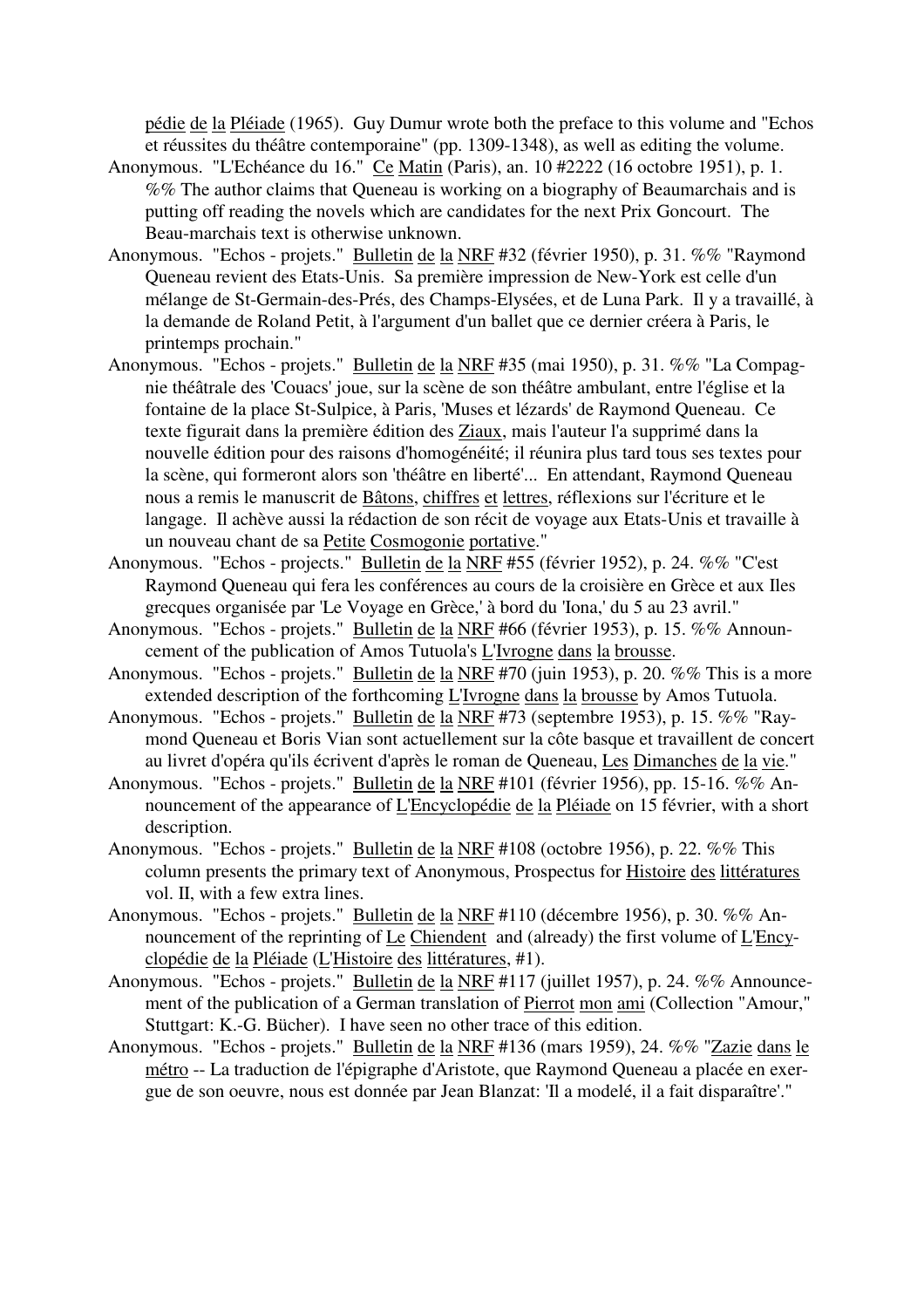- Anonymous. "Echos projets." Bulletin de la NRF #154 (novembre 1960), p. 14. %% "Raymond Queneau prépare en collaboration avec Roger Pillaudin une comédie musicale: 'Jacques Orlaloi,' sur une partition de Maurice Jarre, qui sera jouée au T.N.P."
- Anonymous. "Echos projets." Bulletin de la NRF #165 (décembre 1961), p. 23. %% "Les représentations de Loin de Rueil, une comédie musicale de Maurice Jarre et Roger Pillaudin, d'après le roman de Raymond Queneau (dont la générale a eu lieu le 8 novembre) se poursuivent au T.N.P. jusqu'en janvier." [and] "Claude Chabrol sera le metteur en scène des (sic) Dimanche de la vie de Raymond Queneau. Adaptation d'Olivier Hussenot. Dialogues de l'auteur. Interprète principal: Jean-Paul Belmondo."
- Anonymous. "Echos projets." Bulletin de la NRF #177 (février 1963), pp. 20-21. %% "Loin de Rueil, la comédie musicale de Roger Pillaudin, d'après le roman de Raymond Queneau, mise en musique par Maurice Jarre, sera représentée à Broadway au cours de l'année 1963. Ce volume qui a paru en octobre 1962 a été illustré par Jean-Pierre Leloir."
- Anonymous. "Echos projets." Bulletin de la NRF #209 (février 1966), p. 21. %% "Le Dimanche de la vie, roman de Raymond Queneau, adapté par Olivier Hussenot et G. Richard à l'écran, est sorti à Paris. Les dialogues et le scénario sont de Raymond Queneau. Les principaux interprètes sont Danielle Darrieux, Françoise Arnoul, Berthe Bovy, Agnès Capri, Madeleine Barbulée, Jean-Pierre Moulin, et Olivier Hussenot. Ce film a obtenu le Prix Marilyn Monroe."
- Anonymous. "Echos projets." Bulletin de la NRF #210 (mars 1966), p. 19. %% "Théâtre. Un spectacle Queneau, composé de poèmes, chansons, et des Exercices de style, a lieu chaque lundi à partir du 7 février au Théâtre de la Gaîté-Montparnasse. Le même spectacle a été présenté au cabaret de l'Ecluse."
- Anonymous. "Echos projets." Bulletin de la NRF #212 (mai 1966), p. 17. %% Mention of Queneau co-directing a "décade" at Cerisy-la-Salle from the 9th to the 19th of juillet. The subject was "Surréalisme. Son influence sur la pensée, la poésie et l'art contemporain." The Bulletin of juin-juillet (#213), p. 17, says that this was incorrect.
- Anonymous. "Echos projets." Bulletin de la NRF #225 (octobre 1967), p. 27. %% "A l'exposition internationale de couvertures et de jaquettes de livres, qui a eu lieu à Edimbourg, une médaille de bronze a été attribuée à Jacques Carelman pour l'illustration en bandes dessinées qu'il a faite de Zazie dans le métro de Raymond Queneau."
- Anonymous. "Echos des lettres." Union (Reims), an. 7 #2028 (18 avril 1950), p. 4. %% Verbatim: "Raymond Queneau, de retour des Etats-Unis depuis plusieurs semaines, raconte à ses amis que la première impression donnée par New York est celle d'un mélange de St-Germain-des-Prés, des Champs-Elysées, et de Luna-Park. L'écrivain a rapporté dans ses valises l'argument d'un ballet que Roland Petit créera dans quelques mois à Paris."
- Anonymous. "Echos et nouvelles." Actualité littéraire (Paris), an. \* #39 (octobre 1957), p. 19. %% This mentions Queneau's and Vian's presence at a London science fiction convention. Cf. Anonymous, "Congrès à Londres de la science-fiction."
- Anonymous. "Echos et nouvelles." Actualité littéraire (Paris), vol. \* #51 (novembre 1958), pp. 18-19. %% This is a report on the vote electing Hervé Bazin to the Académie Goncourt. Cf. also the next entry.
- Anonymous. "Echos et nouvelles." Actualité littéraire (Paris), vol. \* #52-53 (décembre 1958 janvier 1959), pp. 34-35. %% This is a correction concerning Queneau's vote in the Goncourt election. Cf. also the preceding entry, concerning issue #51, for the original prob-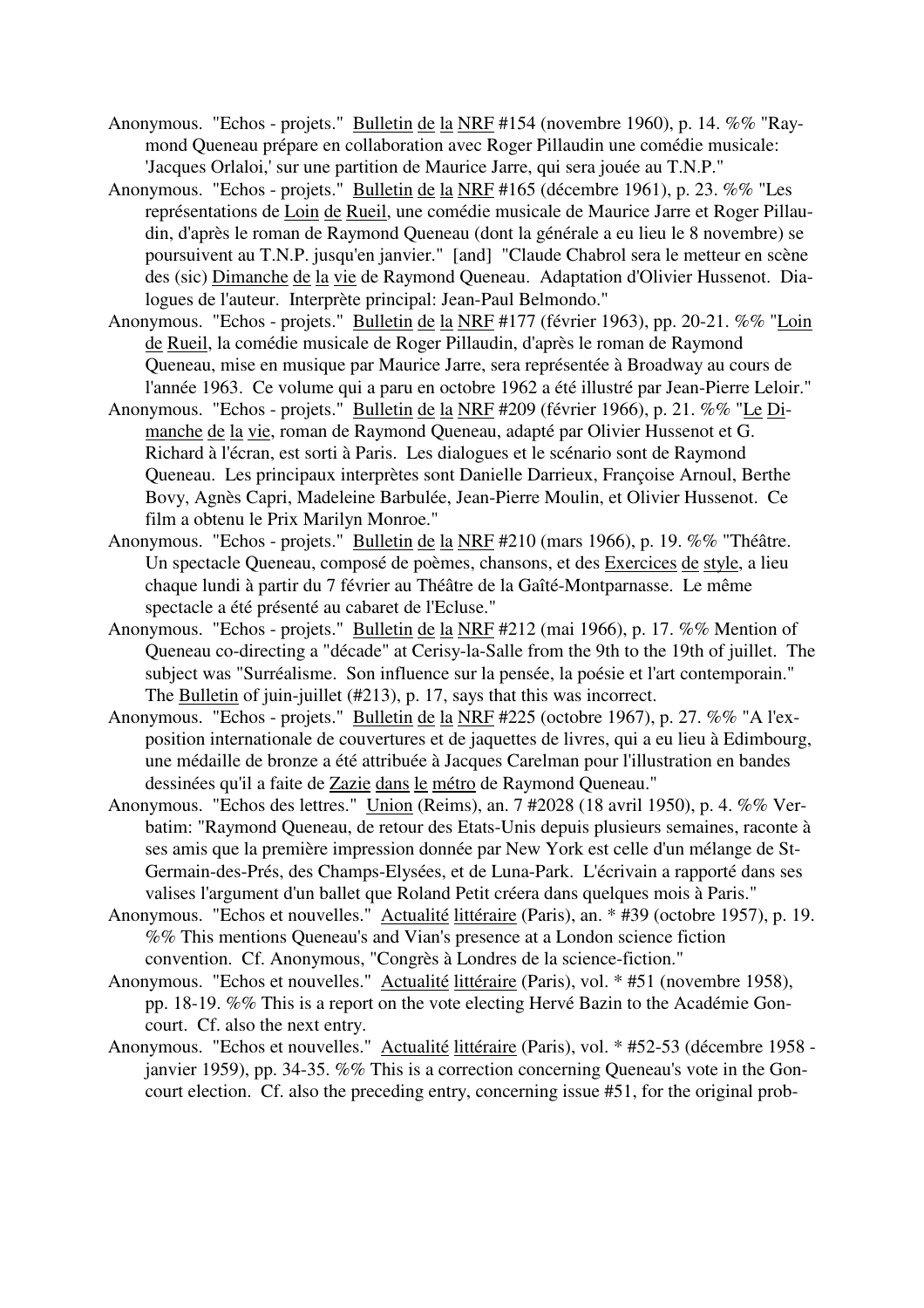lem.

Anonymous. "Echos et ricochets." Livres choisis (Paris), an. \* #46 (avril 1959), p. 7. %% A short note states that Queneau would write the dialogues for the film version of Zazie dans le métro, which René Clément would direct.

Anonymous. "Echos littéraires." Journal d'Alger (Alger), an. 5 #222 (12 avril 1950), p. 3.  $\mathcal{O}_0 \mathcal{O}_0$ 

The author recounts a supposed cannibal joke of Queneau: "Is it anyone we know?" Anonymous. "Ecole d'éloquence." La Semaine Radio-Télé (Paris), vol. \* #2 (9 janvier 1971),

p. 6. %% This is a "bon mot" of Queneau concerning Léon Zitrone.

Anonymous. "L'Ecrivain havrais Raymond Queneau est élu membre de l'Académie Goncourt."

Havre-éclair (Le Havre), an. \* #543 (13 mars 1951), pp. 1 and 2. %% This is just a standard presentatory biography, but with little emphasis on his Le Havre roots.

Anonymous. "Les Ecrivains en vacances." Le Figaro (Paris), an. 117 #219 (13 septembre 1942), p. 3. %% Queneau reports on his vacation in Saint-Léonard-de-Noblat, where he wrote a few "exercices de style" and visited Elie Lascaux.

Anonymous. "Ecrivains libraires." Le Monde (Paris), an. 3 #470 (27 juin 1946), p. 8. %% The

author mentions that at the second annual book sale of works by members of the CNE it would be possible to purchase "envelopes autographes surprises" containing "des proses originales," at least one by Queneau.

- Anonymous. "Editeurs et édités." Dimanche-matin (Paris), an. 5 #232 (13 octobre 1957), p. 9. %% Queneau and Vian were had been in London for a science fiction convention.
- Anonymous. "Ejercicios de estilo." El Païs (Madrid), an. 12 #3764 (30 julio 1987), "Libros" (an. 9 #404), p. 7. %% The author gives a very simple review of the translation done by Antonio Fernández Ferrer.
- Anonymous. "Election chez Drouant. Raymond Queneau académicien Goncourt." Parispresse (Paris), an. 8 #1940 (13 mars 1951), p. 1. %% This is just a short human-interest announcement of the election.
- Anonymous. "Elle taillait ses coquillages..." Franc-tireur (Paris), an. 12 #2452 (17 juin 1952), p. 2. %% The author describes Marie-Laure de Noailles as she prepares to enter the Club de la moule. Cf. Anonymous "Pour faire partie du Club de la moule il faudra savoir prépa-rer un plat à base de ces coquillages"; France Roche, "Les Histoires de France Roche"; Carmen Tessier, "Les Potins de la commère" (18 février 1952).
- Anonymous. "Elles et eux." Paris-match (Paris), vol. \* #162 (19 avril 1952), p. 41. %% A work by Boris Vian followed Queneau's Exercices de style at the "Rose rouge." The author is probably André Frédérique.
- Anonymous. "Elles et eux." Paris-match (Paris), vol. \* #332 (6 août 1955), p. 78. %% This is a "bon mot" from Queneau: "Pour certains, partir est une transition. Pour d'autres c'est un état." The author is probably André Frédérique.
- Anonymous. "Elles et eux." Paris-match (Paris), vol. \* #434 (3 août 1957), p. 62. %% This is a "bon mot" by Queneau on "paille"/"poutre." The author is probably André Frédérique.
- Anonymous. "En bref." Le Bouquiniste français (= Bulletin de la librairie ancienne et moderne) (Paris), an. 39 #6 (mars 1959), p. 23. %% This is a mention of the coming appearance of the third volume of the Histoire des littératures.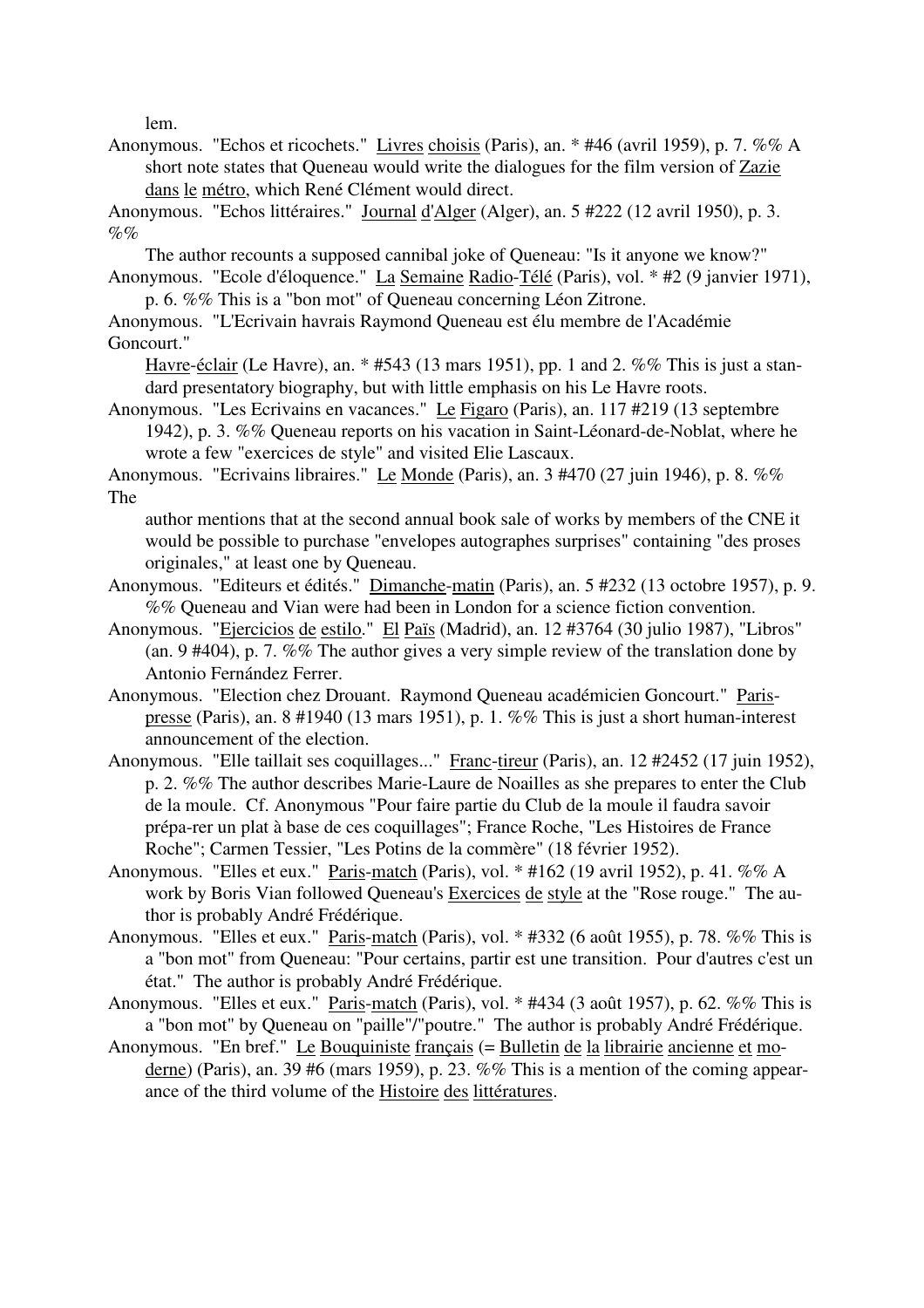- Anonymous. "En Deux Mots." Le Monde (Paris), an. 19 #5362 (14 avril 1962), p. 131. %% This is a simple presentation of Les Oeuvres complètes de Sally Mara.
- Anonymous. "En faveur d'André Breton." Combat (Paris), an. 12 #2909 (10 novembre 1953), p. 3. %% Queneau is one of those signing a manifesto in favor of André Breton, who seems to have been accused of some violation of a prehistoric grotto at Cabrerets.
- Anonymous. "En los talleres." In Sobre literatura potencial. Actos del encuentro sobre literatura potencial, Vitoria, del 2 al 6 de diciembre de 1985. Ed. Antonio Altarriba. Vitoria: Universidad del país vasco, 1987, pp. 149-154. %% The author has a bit to say about the workshop at the source of this volume and adds some oulipian texts created by its participants.
- Anonymous. "En Plein Cirage." Pigalle (Lyon), an. \* #1 (juillet-août 1949), p. 36. %% The author cites the first eight lines of the "quatrième chant" of the Petite Cosmogonie portative and makes some pointless comments. This is basically a magazine almost entirely given to nudes.
- Anonymous. "En Répétant ces cancans de Paris, vous amuserez vos amis." Samedi-soir (Paris), an.  $*$  #252 (29 avril 1950), p. 12. %% This author reports a conversation which included Queneau, Orson Welles, and Eugène Moineau. The subject was Welles' explaining to the others how a woman who sold beds to Hollywood stars had the best idea of who was getting married and who divorced.
- Anonymous. "En toutes lettres." Figaro littéraire (Paris), an. 11 #1033 (3 février 1966), p. 3. %% An entry in this column describes the Griliquez-Sabouraud show at the Gaité-Montparnasse.
- Anonymous. "En vers et contre tous." Le Figaro (Paris), an. 138 #6077 (14 mars 1964), p. 21. %% The author says that Johnny Hallyday would "interpret" one of Queneau's poems. Cf. Willy Guiboud, "Johnny Hallyday et Raymond Queneau écrivent un rock pour Zizi Jeanmaire."
- Anonymous. "L'Encyclopédie de la Pléiade." Le Droit (Ottawa), an. 40 #125 (30 mai 1956), p. 20. %% The author gives a very general and quite positive brief presentation of the entire Encyclopédie just as the first volume is about to appear.
- Anonymous. "L'Encyclopédie filmée." Cinématographie française (Paris), an. 34 #1440 (3 novembre 1951), p. 18. %% This is just a "fiche technique."
- Anonymous. "Les Encyclopédistes Gallimard sur la piste d'un Weltanschauung." In Documents relatifs à la fondation de l'internationale situationniste. Ed. Gérard Berreby. Paris: Editions ALLIA, 1985, p. 238. %% The author writes of the coming Encyclopédie de la Pléiade in a way which might well be sarcastic, considering that it is in the lettrist review Potlatch, appearing here in a reprint of #26 (7 mai 1956).
- Anonymous. "L'Enfant le plus terrible." TIME (Chicago), vol. 76 #21 (21 november 1960), pp. 61-62. %% This review of the Zazie dans le métro film is written in the usual TIME style of the period.
- Anonymous. "Les Enfants du Limon par Raymond Queneau." Le Populaire (Nantes), an. 65 #18895 (13 décembre 1938), p. 7. %% This is just a short introduction to the novel followed by a passage from chapter CIX, from the beginning down to the end of the paragraph commencing with «Cependant, exaltée par ses débuts dans la propagande et par ce premier contact avec la classe ouvrière, Agnès continuait son exposé.»

Anonymous. "Les Enfants et les livres." Le Figaro littéraire (Paris), an. 5 #242 (9 décembre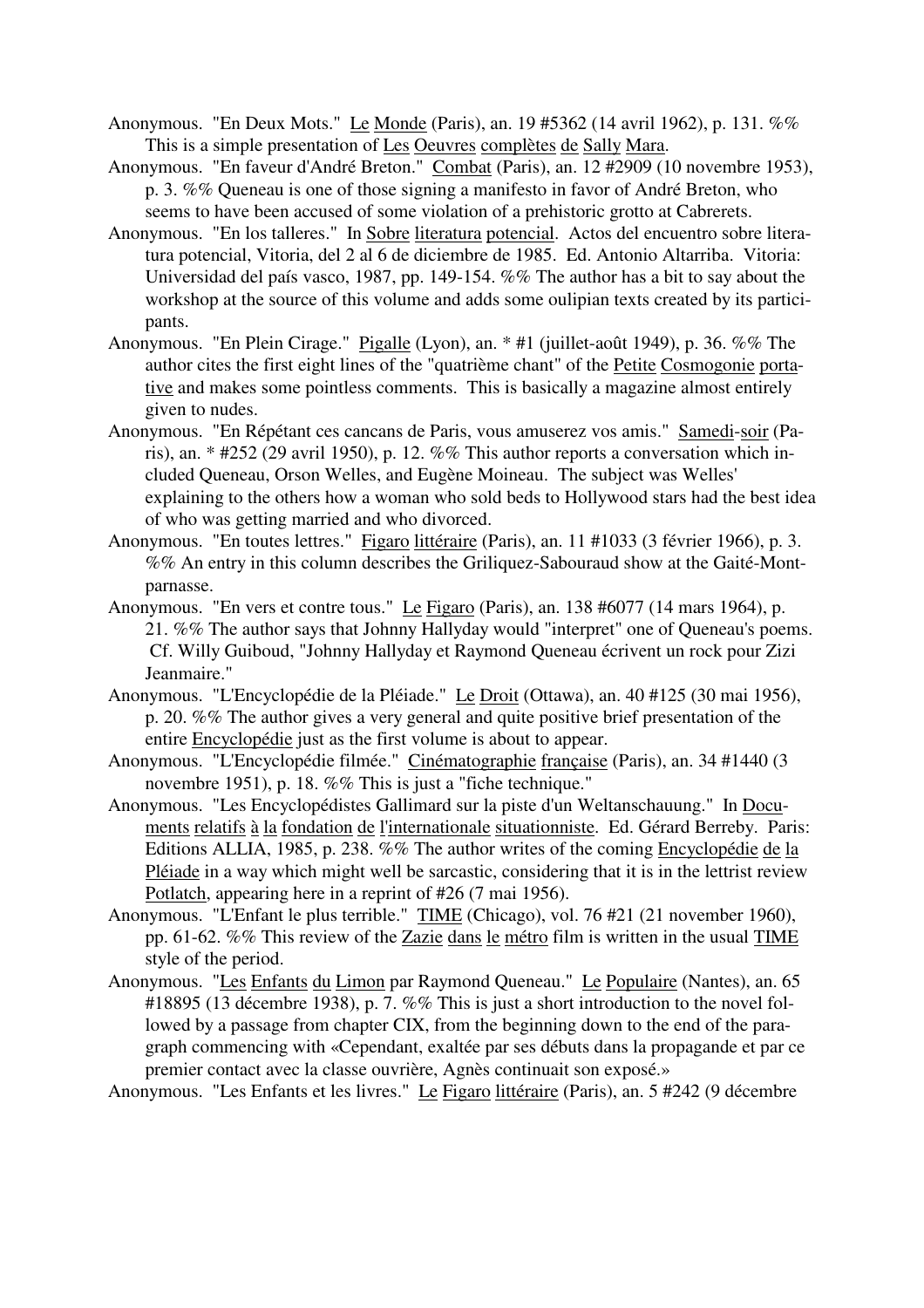1950), p. 8. %% Queneau indicates that at the age of eight he read Don Quixote as well as his father's favorites, Louis Boussenard's Les Aventures d'un gamin de Paris and Gustave Aymard's tales of the American frontier. Cf. Daniel Compère, "Raymond Queneau et Jules Verne."

- Anonymous. "Entretien avec Raymond Queneau." Essais 64 (Hénin-Lietard, Pas de Calais), vol. \* #3 (avril-mars 1964), pp. 6-7. %% In this relatively short interview, Queneau has some interesting things to add to his ideas on language. This includes a reprint of the "Questionnaire Marcel Proust."
- Anonymous. "Epigraphie quenienne." Organographes du cymbalum pataphysicum ##6 (2 gueules 105 [= 19 février 1978]), pp. 89-90. %% The author lists and comments on several of the remarks made in various newspapers when Queneau died.
- Anonymous. "Erfolg mit Queneau. Günter Krämers Wiesbadener Debüt." Frankfurter Rundschau (Frankfurt-am-Main), an. 25 #254 (1 november 1969), "Zeit und Bild," p. 9. %% The author seems to announce a stage production of Les Exercices de style in German: in Wiesbaden, directed by Günter Krämer.
- Anonymous. "Errata." Trousse-Livres (Paris), vol. \* #58 (mars 1985), p. 40. %% This is a letter from Queneau to D<sup>r</sup> Claude Leroy which was accdentally left out of Leroy's article in their issue of the previous december.
- Anonymous. "Et patati... et patata." Croix du Nord (Lille), an. 62 #17324 (15 mars 1951), p. 4. %% The author just reports: "Raymond Queneau, nouveau Goncourt, est interviewé par les journalistes: 'C'est triste.' 'Quoi, c'est triste?' 'Eh bien, oui, nous avons été rudement battus dimanche par le stade.' Car Raymond Queneau, Havrais de naissance, est un fervent supporter de l'équipe de sa ville natale."
- Anonymous. "Et voici 'L'Instant fatal' par Raymond Queneau." France-dimanche (Paris), vol. \* #118 (5 décembre 1948), p. 7. %% The author says that Queneau had just published L'Instant fatal and offers "C'est bien connu" (= "Si tu t'imagines").
- Anonymous. "Etat civile." Ce Matin (Paris), an. 11 #2306 (23 janvier 1952), p. 1. %% Queneau comments on how Jean Marais is doing a fine job of playing Néron in "Brittanicus." Anonymous. "Etienne Dailly: 'Il ne faut pas donner le goût de la vulgarité aux enfants'."

## L'Au-

rore (Paris), an. 33 #9360 (5 octobre 1974), p. 15. %% Cf. Pierre Weber, Question et réponse à l'Assemblée nationale for all the related articles.

- Anonymous. "Un Evénement littéraire international. Verviers accueillera en août prochain le premier colloque Raymond Queneau." La Cité (Bruxelles?), an. # (17 mai 1982), p. %% This article says just about the same things as Anonymous, "Le Premier Colloque international Raymond Queneau se déroulera à Verviers," but in a different manner.
- Anonymous. "Exercice de style académique." Le Canard enchaîné (Paris), vol. 33 #1586 (14 mars 1951), p. 4. %% This is a pastiche account of Queneau's entering the Académie Goncourt.
- Anonymous. "Exercices de style." Bulletin critique du livre français (Paris), vol. 2 #6 (juillet 1947), p. 4. %% The author finds that Queneau was overdoing it at times but that the humor of certain passages would redeem the book as a whole.
- Anonymous. "Exercices de style." Bulletin du livre (Paris), an. \* #105 (15 octobre 1963), p. 30. %% The author announces and describes the Massin-Carelman edition.
- Anonymous. "Exercices de style." Bulletin de la NRF #184 (novembre 1963), pp. 26-27. %%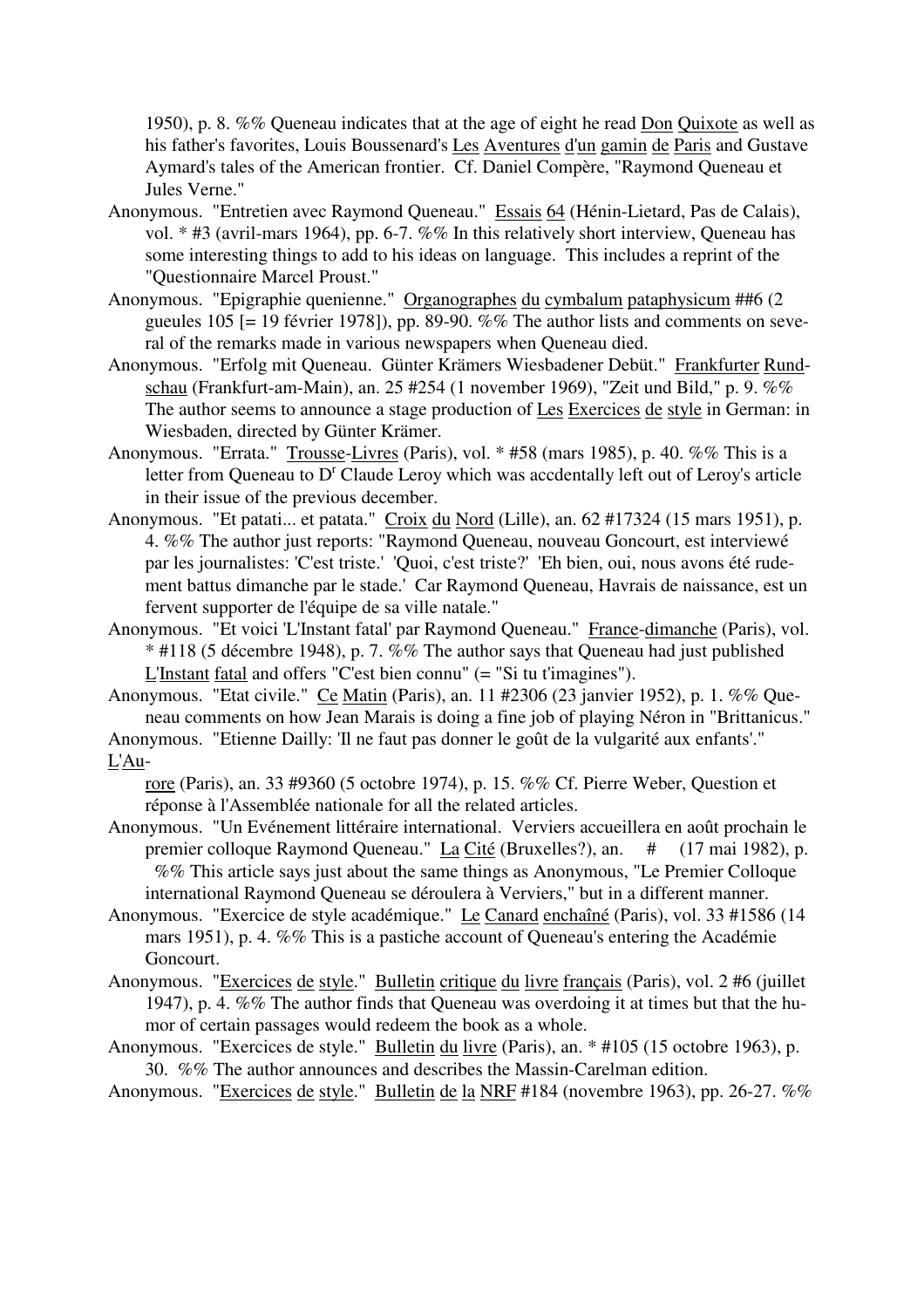This is just a picture of Carelman's edition and a blurb.

Anonymous. "Les Exercices de style." Télé-Star (Paris), an. \* #324 (14 décembre 1982), p. 32. %% The author describes Les Exercices de style in regard to a television presentation

on the 18th of décembre by the Jacques Seiler troupe.

Anonymous. "Exercices de style." La Flèche (Helsinki), vol. \* #9 (février 1985), pp. 35-39. %% The article is on the use a teacher might make of Queneau's work in the classroom, with examples from students. This magazine serves the French teachers of Finland.

Anonymous. Exercices de style: Comments. Bulletin de la NRF #4 (octobre 1947), p. 12.  $\%$ %

This was not reprinted in Cahiers Raymond Queneau #12-13 (juillet 1989).

Anonymous. "Les Exercices de style baptisés dans un autobus." Franc-tireur (Paris), an. 14 #3209 (20 novembre 1954), p. 2. %% This just consists of a photo of the rear platform of a bus, with Queneau and the augmented Frères Jacques. It was taken at the party to celebrate the singing group's record of Les Exercices de style, and the legend speaks of some of the people who were there: Francis Carco, Jean Rostand, Marcel Duhamel, and others.

Anonymous. "Exercices de style de Raymond Queneau à Frameries." Jeudi-soir (Mons), an.

 $(4$  avril 1982), p. %% This is barely more than a note announcing the Jacques Seiler stage production of the Exercices de style.

Anonymous. "Les Exercices de style par Raymond Queneau." Nouvelles littéraires (Paris), an.

41#1893 (12 décembre 1963), p. 9. %% The author announces the publishing of the Massin-Carelman edition.

- Anonymous. "Exercices de style de Raymond Queneau." Vie et culture (Charleroi), an. 8 #87 (15 janvier 1982), p. 13. %% This is a compilation of French newspaper reviews of a theater presentation of Exercices de style which appeared just before the troupe arrived for a performance in Charleroi. The author from L'Express is probably Matthieu Galey, but since there are no dates indicated these articles are hard to locate. Cf. Claude Rameil, "Exercices de style."
- Anonymous. "Les Exercices de style de Raymond Queneau." Populaire du Centre (Limoges), an. 85 #14 (17 janvier 1990), p. 7. %% The author announces a stage presentation of Les Exercices de style. Cf. also J.-M. D., "Les Exercices de style: La Virtuosité"; P. J., "La Limousine transformée en autobus"; Gabriella Rettura, "Les Exercices de style di Raymond Queneau: Il Testo moltiplicato."
- Anonymous. "Exercices de style: Hommage à Raymond Queneau poète, romancier, et 'joueur de mots'." Le Figaro (Paris), vol.  $*$  # $*$  (21 mars 1977), p. 30. %% This refers to a sort of exhibition on Queneau in Paris.
- Anonymous. "Exercices de style sur le jour «S»." Express (Paris), vol. 11 #656 (9 janvier 1964), p. 2. %% The author has created advertising for a clothing store, "Men Sport."
- Anonymous. "L'Explosion de mercredi a fait 27 morts et 95 blessés." Front national (Paris), an. 1 #86 (3 novembre 1944), pp. 1 and 2. %% This author lists details concerning a possible terrorist attack and includes the manifesto prepared by the CNE. Cf. Anonymous, "Fausse Alerte"; Georges Cogniot, "Tandis que Paris se recueillait dans le culte des héros."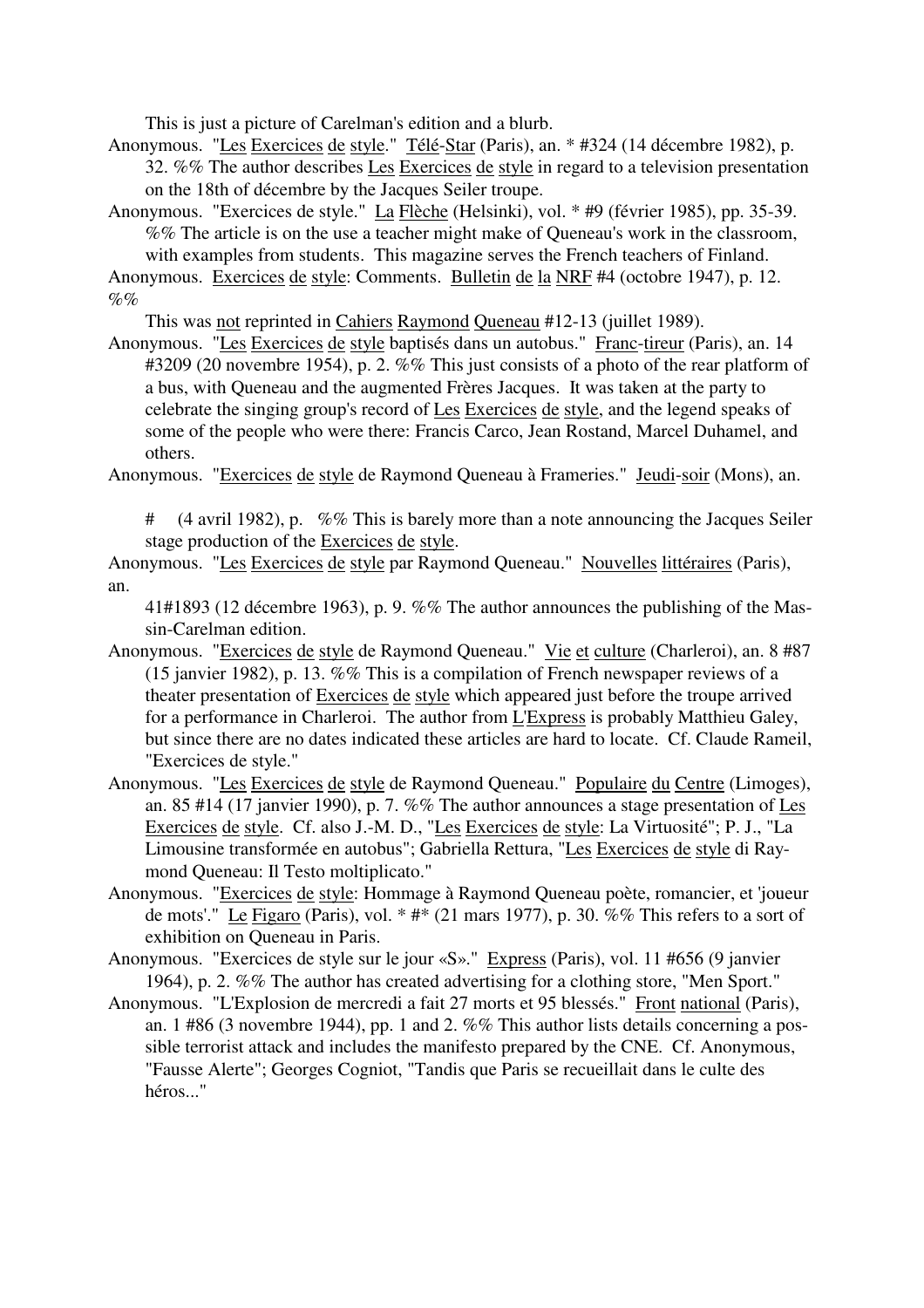- Anonymous. "Exposition Raymond Queneau." Bulletin des bibliothèques de France (Paris), an. 18 #6 (juin 1973), pp. 290-291. %% This is a relatively dry but detailed description of the kinds of documents found at the 1973 Queneau exhibition at the Bibliothèque municipale in Le Havre. It also includes a description of the events opening the exhibition and Queneau's warm response.
- Anonymous. "Exposition Raymond Queneau." Liberté dimanche (Rouen), an. \* #1738 (4 février 1973), p. 3. %% This is only the barest presentation of the Le Havre exposition.
- Anonymous. "L'Exposition «Raymond Queneau --- Regards sur Paris»." Le Jour (Verviers), an. 94 #179 (2 août 1988), p. 5. %% The author describes the exposition in Verviers a few days before it closed.

Anonymous. "F. Mallet-Joris: Son Premier Déjeuner chez les Goncourt." L'Aurore (Paris), an.

30 #8196 (6 janvier 1971), p. 1. %% This is just a photo from her first dinner, with Queneau in the background.

- Anonymous. "Fantastic Tales." Times Literary Supplement (London), an. 53 #2759 (17 december 1954), p. 822. %% This is on Queneau's "The Trojan Horse" and "At the Edge of the Forest" ("Le Cheval troyen" and "A la limite de la forêt") in the Gaberbocchus edition. Cf. Anonymous, "Cerebral Wit" and CR of "The Trojan Horse" and "At the Edge of the Forest."
- Anonymous. "Fantômas prisonnier des écrivains." La Gazette des lettres (Paris), an. 6 #3 (15 décembre 1950), pp. 13-16. %% The author announces and describes a forthcoming book on Fantômas, Rouletabille, and Arsène Lupin, including some of Fantômas's history and nature. He adds some notes on Queneau's "Fantômas."
- Anonymous. "Fausse Alerte." Les Lettres françaises (Paris), an. 4 #28 (2 novembre 1944), p. 5. %% This is simply a manifesto written by the CNE against a terrorist attack. Cf. Anonymous, "L'Explosion de mercredi a fait 27 morts et 95 blessés"; Georges Cogniot, "Tandis que Paris se recueillait dans le culte des héros..."
- Anonymous. "Fausses Sorties à l'Académie." Le Monde (Paris), an. 28 #8132 (6 mars 1971), p. 23. %% This includes four statements: one by Salacrou, a response by Dorgelès, a joint statement by Queneau and Hériat, and finally another statement by Dorgelès.
- Anonymous. "Un Festival littéraire au Havre: D'Alphonse Allais à Raymond Queneau." Havre-presse (Le Havre), vol. \* #11536 (27 novembre 1986), p. 8. %% This announces a coming two-day literary celebration. It was reprinted in Cahiers Raymond Queneau #14- 15 (janvier 1990), p. 132.
- Anonymous. "La Fête aux poètes." Confluent (Rennes), vol. \* #2 (février 1974), pp. 16-18. %% This is a piece describing an upcoming theater presentation (22-23 février 1974) at the Maison de Culture de Rennes). The poets who were to be showcased were George-Emmanuel Clancier, Eugène Guillevic, Jean Tardieu, and Queneau. This includes "Collège effaré" from Morale élémentaire, part 1. Cf. Queneau, Poème inédit; Charles Le Quintrec, "La Poésie: Une Invitation au banquet de la lumière."
- Anonymous. "La Fête commence." La Montagne (Clermont-Ferrand), an. 65 #21650 (2 mars 1984), p. 6. %% This article presents the Limoges book fair with a special attention to the Queneau-related events.
- Anonymous. "La Fête du livre." Echo du Centre (Limoges), an. 41 #12223 (3 mars 1984), pp. 1 and 13. %% This article concentrating on the Limoges book fair mentions the success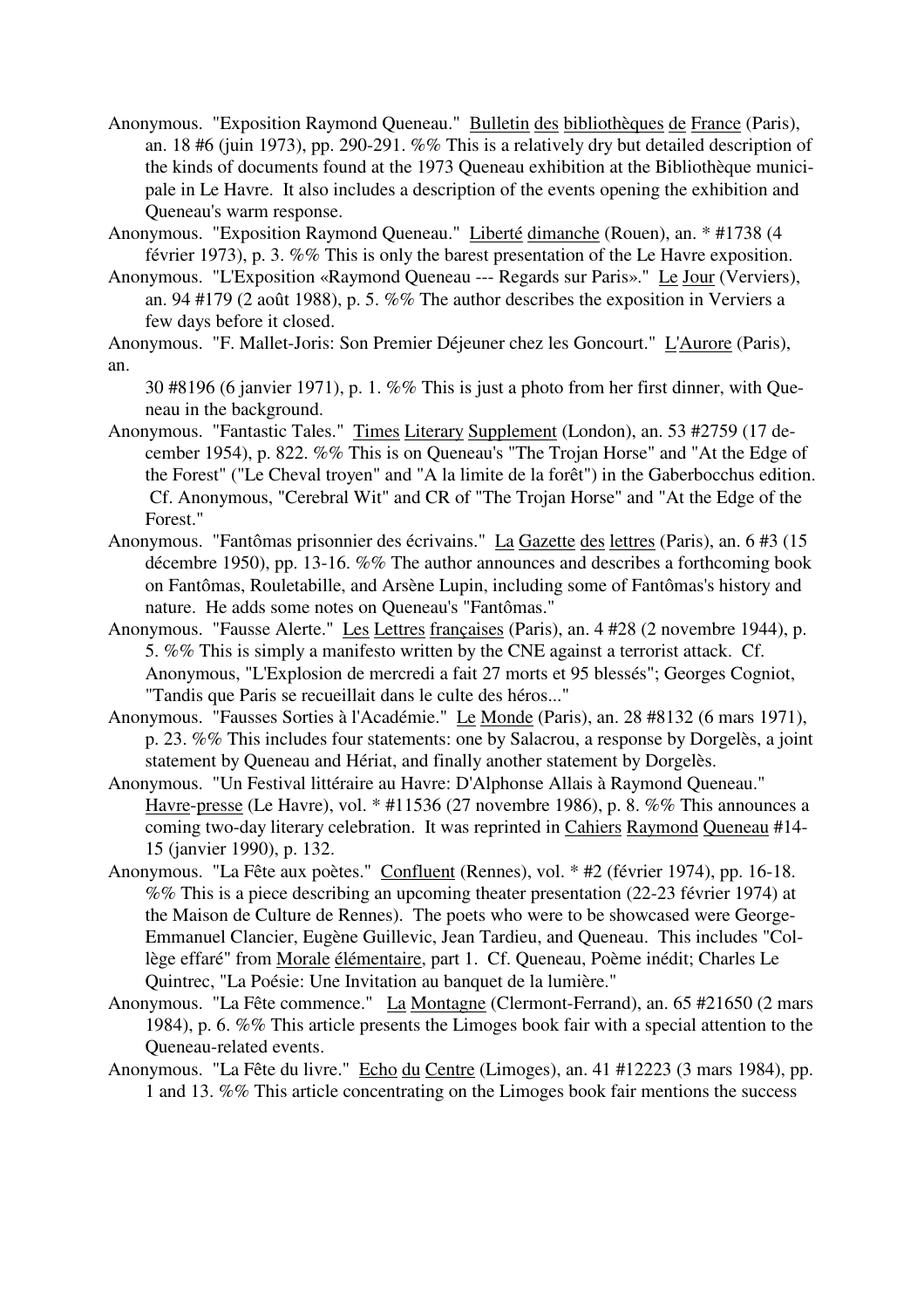of the Queneau symposium which preceded it.

- Anonymous. "Fièvre à Saint-Cinéma-des-Prés. Marcel Pagliero donne le premier tour de manivelle de 'La Rose rouge'." Combat (Paris), an. 9 #1839 (3 juin 1950), p. 2. %% The author announces the beginning of the filming of this film but doesn't mention Queneau directly.
- Anonymous. "Le Film cruel d'Armand Gatti l'emporte sur Zazie." Le Nouveau Candide (Paris), an. \* #11 (13 juillet 1961), p. 15. %% France had proposed to send two films to the "Festival de Moscou," Gatti's "L'Enclos" and Louis Malle's "Zazie dans le métro." The Russians asked the French to send something other than "Zazie," so they sent "La Princesse de Clèves."
- Anonymous. "Flash." Les Lettres françaises (Paris), an. \* #1124 (24 mars 1966), p. 15. %% The author announces a special pre-release showing of the Dimanche de la vie film at the Maison de l'ORTF on 30 march 1966.
- Anonymous. "Les Fleurs à la Queneau." Le Courrier du littoral (Ostende), an. \* #41 (22 octobre 1965), p. 10. %% The unnamed author goes well beyond the simple story of Les Fleurs bleues to consider what Queneau is actually attempting.
- Anonymous. "Les Fleurs bleues de Raymond Queneau. Table ronde animée par Jean-Yves Pouilloux avec la participation de Mario Fusco, Jirí Pelán, Manuel Serrat Crespo, and Jan Pieter van der Sterre." In Dix-septièmes assises de la traduction littéraire (Arles 2000). Ed. Etienne Barilier. Arles: Actes Sud/Atlas, 2001, pp. 31-46. %% The participants discuss various problems that each faced in their own languages in dealing with the translation of this novel.
- Anonymous. "Les Fleurs bleues par Raymond Queneau." Les Echos (Paris), an. 57 #9454 (25 juin 1965), p. 8. %% The author of this rather ordinary review is quite positive and finds the novel better than Zazie dans le métro.
- Anonymous. "Folie littéraire." Quinzaine littéraire (Paris), vol. \* #502 (1<sup>ier</sup> février 1988), p. 4.

%% The author refers to Queneau's "Délire typographique" in presenting Un Correcteur fou à l'imprimerie royale, edited by Didier Barrière.

Anonymous. "Le Fonds Queneau dans de nouveaux locaux." La Wallonie (Liège), an. 68 #\* (11 décembre 1987), p. 6. %% The author describes the origin and success of the CDRQ as Suzanne Bagoly takes charge and it moves into a different part of the library.

Anonymous. "Le Fonds Queneau de la Bibliothèque du Havre." Queskispass (Le Havre), vol.  $*$  #2 (mai 2002), pp. 6-7. %% The author lists the items which the library had been collecting since 1991. These include Chêne et chien (manuscrit, variantes, documents préparatoires), Les Ziaux (manuscrit, tapuscrit, and épreuves), Bucoliques manuscrit et tapuscrit), L'Instant fatal manuscrit), Les Exercices de style (manuscrit, tapuscrit, and documents), Une Trouille verte (manuscrit and tapuscrit), "Un Conte à votre façon" (manuscrit and tapuscrit), Un Rude Hiver (manuscrit, tapuscrit, and documents préparatoires), Loin de Rueil (manuscrits, tapuscrit and documents préparatoires, épreuves and serialized appearances, and tapuscrits of stage and radio adaptations of the musical comedy), Le Journal intime de Sally Mara (manuscrit), Le Dimanche de la vie (manuscrits, tapuscrits, documents préparatoires, and épreuves), "Un Couple" (tapuscrit), correspondence with Enrico Baj, Jacques Berne, André Fraigneau, Julien Guillemard, Armand and Lucienne Salacrou, Claude Simonnet, and Paule Tardif, Les Oeuvres complètes de Sally Mara (ma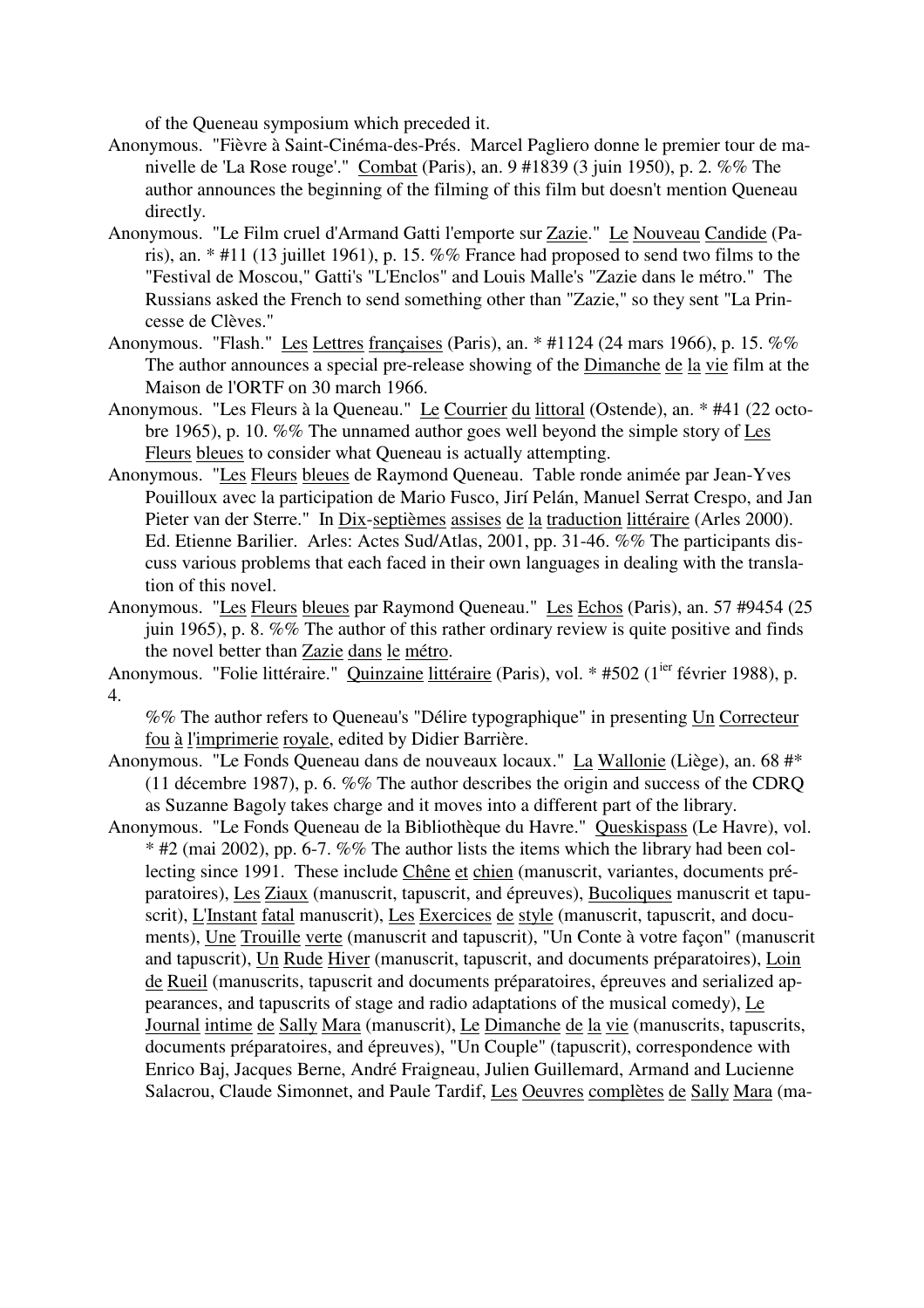nuscrit and tapuscrit), "Portrait littéraire du Havre" (tapuscrit and épreuves), "Benjamin Constant" (manuscrit and tapuscrit), "Enrico Baj" (articles and dossier), his "cahiers scolaires" for psychologie, histoire ancienne, philosophie, and géologie, and two "gouaches," among other less important materials.

- Anonymous. "Le Fossoyeur des habits verts." La Libre Belgique (Bruxelles/ Liège), an. 67 #319 (15 novembre 1950), p. 14. %% This review of Queneau's Bâtons, chiffres et lettres and Petite Cosmogonie portative is without any depth.
- Anonymous. "Francolivres à Verviers: Un Atelier d'écriture avec Suzanne Bagoly." Le Jour (Verviers), an. 95 #75 (30 mars 1989), p. 5. %% The author gives a description of the sort of oulipian textural recreation one might expect at Suzanne Bagoly's Francolivres workshop. Cf. Anonymous, "A Francolivres 89, les visiteurs pourront jouer avec les mots"; D. C., "'Francolivres,' le salon des éditeurs régionaux élit domicile à Verviers."
- Anonymous. "Een Franse ideale bibliotheek." Nieuwe Rotterdamse Courant (Rotterdam), an. 113 #213 (8 september 1956), "Wekelijks Bijvoegsel," p. 2. %% in re Pour une bibliothèque idéale
- Anonymous. "Franse Schrijvers op bezoek." Haagsche Courant (Den Haag), an. # (20 april 1983), p. 25? %% This article describes a visit by Oulipo members to the Netherlands, where they held workshops in Amsterdam, the Hague, and Rotterdam. These visits were accompanied by theater and film presentations. Cf. Ieme van der Poel, "Franse Schrijvers in Oulipo-groep spelen in Nederland met taal."
- Anonymous. "'Fruits verts' et 'monstres sacrés': Les Enfants terribles ont le sens des affaires." Jours de France (Paris), vol. \* #227 (21 mars 1959), pp. 10-11. %% While this article is about "nymphettes," the part concerning Queneau and Zazie describes only the first stages of the procural of the film rights by Lévy and the plan to have René Clément direct the film --- using a 20-year-old in the role of Zazie.
- Anonymous. "Funny and Unfettered." Newsweek (New York), vol. 58 #22 (27 november 1961), p. 88. %% The author gives a positive review of the movie version of Zazie dans le métro and then a short interview with Louis Malle.
- Anonymous. "Gallimard: Du sérieux au fugitif." Arts (Paris), vol. \* #785 (août 1960), p. 8. %% The author reviews L'Encyclopédie de la Pléiade's structure and plans after the publication of the first eight volumes.
- Anonymous. "Gallimard pourrait rester assis." Minute (Paris), vol. \* #497 (20 octobre 1971), p. 25. %% The author discusses developments in the Académie Goncourt in the light of the notorious quarrel as Hériat dies.
- Anonymous. "La Gardienne du fond Queneau." Le Jour (Verviers), an. 94 #1 (1<sup>er</sup> janvier 1988), p. 3. %% The author presents Suzanne Bagoly as she begins her tenure as head of the CDRQ after much heated discussion over who should succeed Blavier.
- Anonymous. "Gaston signe des contrats." Paris-presse (Paris), an. \* #\* (23 novembre 1954), p. 4. %% The author gives the text of a new "exercice de style" entitled "Coquetèle." Cf. Queneau, "Exercices de style" (Arts, 24 novembre 1954).
- Anonymous. "La Gazette du festival." Paris-presse (Paris), an. \* #\* (30 avril 1952), p. 6D. %% Queneau makes a pun on the food at the banquet at the Cannes film festival: "(La municipalité de Cannes offrait un déjeuner). Ce divertissement champêtre connut un vif succès et les convives se régalèrent d'une soupe de poisson fortement assaisonnée. Ce qui fit dire à Raymond Queneau, qui humait le fumet des plats: 'Aujourd'hui nous voilà en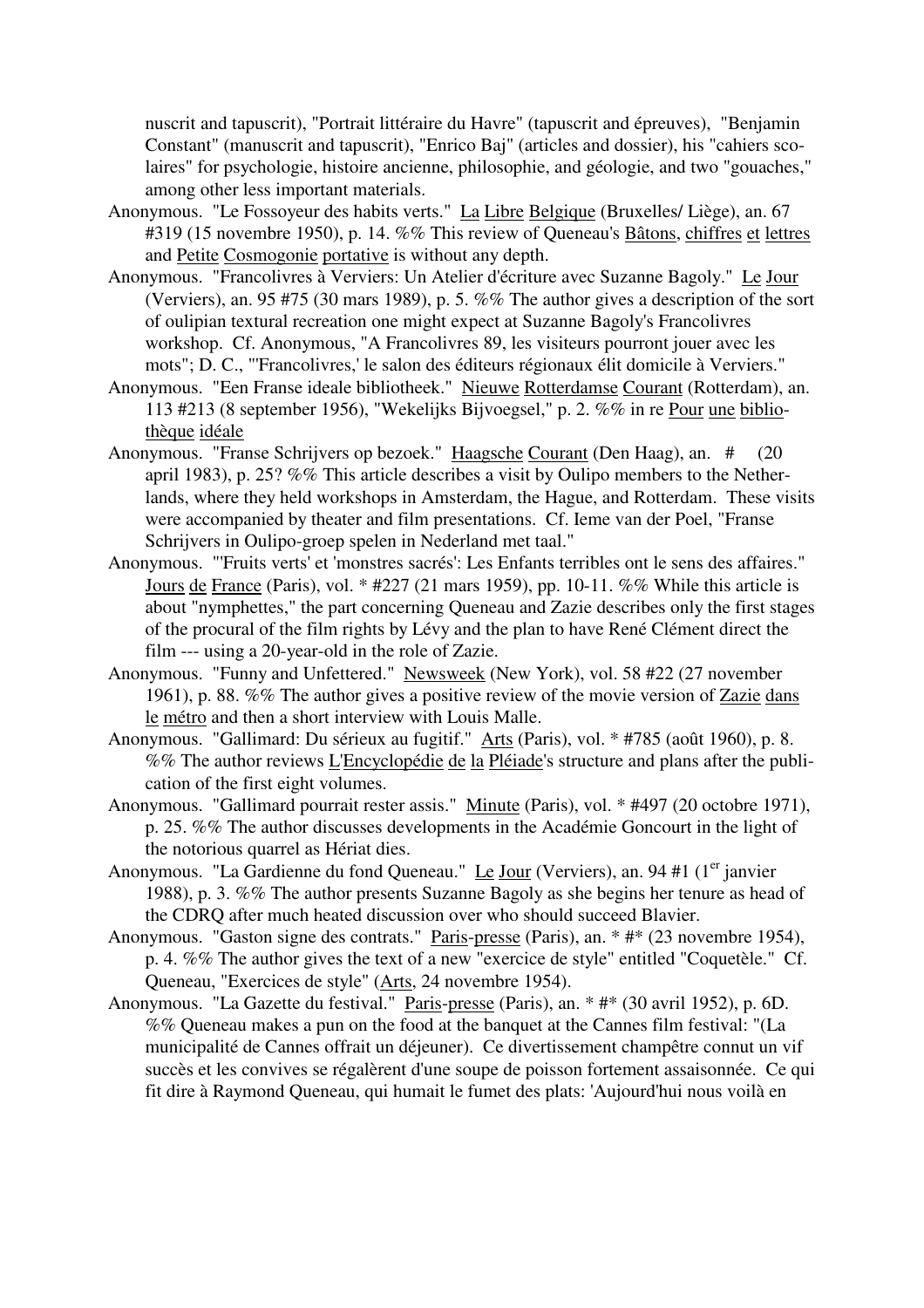plein "festivaille"'."

- Anonymous. "Die Geschichte vom Akrobaten, der nicht mehr vom Trapez herunter wollte. Und die andern Geschichten von Georges Perec." Merkheft (Frankfurt-am-Main), vol. \* #57 (\* 1982), pp. 32-34. %% This article just mentions Queneau while concentrating on Perec.
- Anonymous. "Getting to Know Queneau." Times Literary Supplement (London), vol. \* #3986 (25 august 1978), p. 950. %% This article speaks mainly of Verviers and the Temps mêlés magazine. Cf. F. H. C. Marriott, "Letter."
- Anonymous. "Les Goncourt au pilori." Echo d'Oran (Oran), an. \* #29217 (16 février 1952), p. 3. %% The author describes Julien Gracq's very negative evaluation of the Académie Goncourt, an evaluation which nonetheless spares Colette and Queneau.
- Anonymous. "Goncourt de St-Germain-des-Prés. Le Prix des Deux-Magots sera decerné cette semaine." Journal du dimanche (Paris), an. 14 #636 (18 janvier 1959), p. 2. %% The author merely describes Queneau's winning the prize in 1933.
- Anonymous. "Goncourt: Dernières Retombées." Le Parisien libéré (Paris), an. 28 #8247 (6 mars 1971), p. 8. %% This is fundamentally two statements: Dorgelès accuses Salacrou of a "fausse sortie" and Queneau and Hériat present their position.
- Anonymous. "Les Goncourt éliront aujourd'hui un nouveau convive au 'couvert' de Léo Larguier." Le Figaro (Paris), an. 125 #2024 (12 mars 1951), pp. 1 and 10. %% The author offers a rather balanced look at the coming election.
- Anonymous. "Goncourt et Renaudot le 22 novembre." Le Monde (Paris), an. 22 #6486 (20 novembre 1965), p. 12. %% This is an announcement of the coming Goncourt and Renau-dot prizes, with mention of Queneau as a possibility for the Medicis.
- Anonymous. "Les Goncourt gênés et indécis." Paris-presse (Paris), an. \* #4634 (6 novembre 1959), p. 18. %% The author describes the outcome of a meeting which the Goncourts held to prepare the annual dinner at which they decided on the prizewinner. Queneau has a short comment.
- Anonymous. "Le Goncourt (Suite et fin)." Le Figaro (Paris), an. 145 #8235 (6 mars 1971), p. 27. %% This is primarily a statement by Queneau and Hériat in regard to their future posi-tion vis-a-vis the Académie Goncourt.
- Anonymous. "Les Goncourt vont élire demain celui qui s'assoira à la droite de Colette." Le Journal du dimanche (Paris), an. \* #227 (11 mars 1951), p. 2. %% The author discusses some of the possible candidates for the election in which the Academy members chose Queneau.
- Anonymous. "Gouaches de Queneau." Lectures (Liège), an. 10 #57 (septembre 1990), p. 25. %% The author describes the upcoming exposition at the Chiroux municipal library in Liège, 9 novembre through 1 décembre.
- Anonymous. "Le Grand Problème." Le Hérisson (Paris), vol. \* #872 (27 décembre 1962), p. 12. %% Queneau tells a joke about a friend who isn't earning what he'd like to.
- Anonymous. "Les Grands Prix nationaux." Le Monde (Paris), an. 47 #14271 (14 décembre 1990), p. 17. %% Louis-René des Forêts gets the award for "Lettres," and the commentary mentions his work with Queneau on the L'Encyclopédie de la Pléiade and later on the "comité de lecture" at Gallimard.
- Anonymous. "'Graphomane' au lycée du Havre dans sa jeunesse, Raymond Queneau est élu membre de l'Académie Goncourt." Paris-Normandie (Rouen), an. \* #2010 (13 mars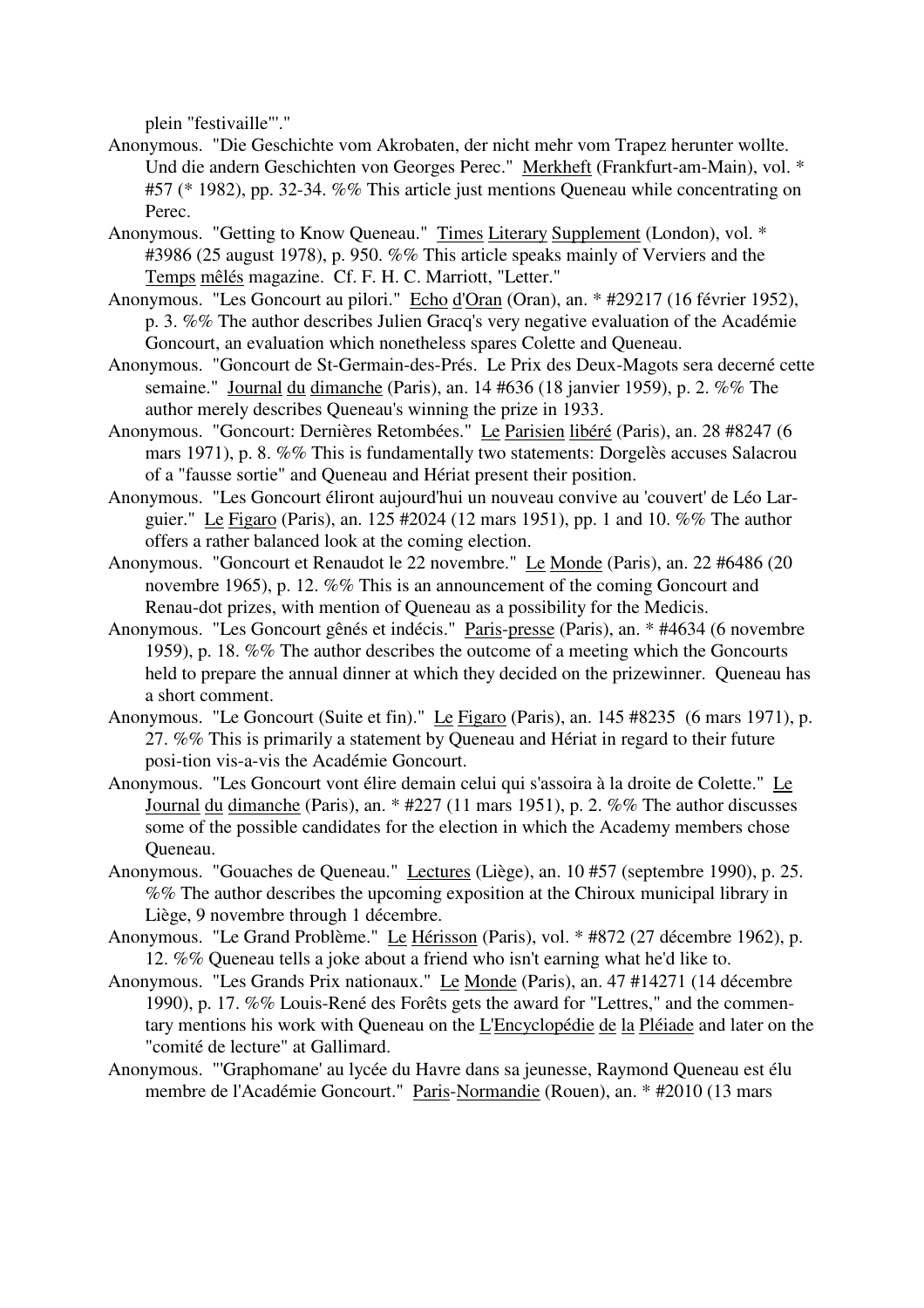1951), p. 5. %% This is rather better than most interviews of the new Goncourt member on the day of his election.

- Anonymous. "Un Grave Débat." L'Express (Paris), an. 7 #430 (10 septembre 1959), p. 26. %% Roland Barthes and Jean Cau disagree over the significance of some of Zazie dans le métro's expressions; I have no idea whether or where Cau's entry had been previously published, but Barthes' is from Critique.
- Anonymous. "La Guerre des boutons. Prix Jean Vigo 1962. Le contraire de 'Zéro de conduite.' Un Entretien avec Yves Robert réalisateur et François Boyer adapteur d'une nouvelle version filmée du roman de Louis Pergaud." Cinéma 62 (Paris), vol. \* #66 (mai 1962), pp. 60-65. %% Yves Robert refers to his Rose rouge production of Queneau's Exercices de style and says that it played 600 times there.
- Anonymous. "Hands Across the Channel." Times Literary Supplement (London), an. 58 #2976 (13 march 1959), p. 145. %% The author announces the first volume of the Histoire des littératures and gives it warm praise.
- Anonymous. "Hemingway (et sa femme) auraient péri dans une catastrophe aérien en Afrique." L'Aurore (Paris), an. 3 #2915 (25 janvier 1954), p. 10. %% Memorializing Hemingway just after his death, the author includes a number of testimonies about Hemingway and his writing; Queneau contributes his part.
- Anonymous. "Henri Jeanson: 'Le Festival de Cannes est celui des croque-morts'." Parispresse
	- (Paris), an. \* #\* (3 mai 1952), p. 4D. %% The author is reviewing an article by Jeanson in Arts  $(1^{jet}$  mai 1952), and he says that "Jeanson accorde un billet d'indulgence à Queneau, au nom de l'humour noir; 'Je pense que Queneau a accepté de figurer dans ce jury en s'imaginant participer au "dîner de têtes" de Prévert. Il en aura reconnu les personnages'."
- Anonymous. "L'Héritage des Goncourt tombe en Queneau." Aspects de la France (Paris), an. 5 #130 (16 mars 1951), p. 8. %% The author cites the surrealist tract "La Révolution d'abord et toujours" (L'Humanité, 21 septembre 1925), signed by Queneau, and is angry at the election of such an anarchist to the Académie Goncourt.
- Anonymous. "L'Héroine de Queneau: Zazie? Non! Jeanne d'Arc!" Le Figaro (Paris), an. 134 #5058 (7 décembre 1960), p. 16. %% The author does little more than copy the better part of Queneau's answers to the Marcel Proust questionnaire.
- Anonymous. "Histoire de rire." La République du Var (Toulon), an. # (10 septembre 1962), p. . %% Queneau tells the story of one of his smart-mouth remarks to a teacher in grade school.
- Anonymous. "Hommage à Queneau." Journal musical français / Musica Disques (St-Ouen), an.  $*$  #153 (janvier 1967), p. 62. %% The author is very positive about the "Omajakeno" record created to preserve the Trois Baudets revue of this name (cf. Eve Griliquez).
- Anonymous. "Hommage à Queneau." Le Monde (Paris), an. 47 #14044 (23 mars 1990), "Livres - Idées," p. 33. %% This announces a "series of manifestations" concerning Queneau and occurring in Frankfurt between 23 avril and 31 mai. These would include an exposition sponsored by Gallimard and Suhrkamp, a public reading by Ludwig Harig and Eugen Helmlé of extracts from their new German translation of Les Exercices de style, a presentation of Les Exercices de style directed by Jacques Seiler, the showing of a number of Queneau films, and a program on the Oulipo over the Hessischer Rundfunk radio net-work.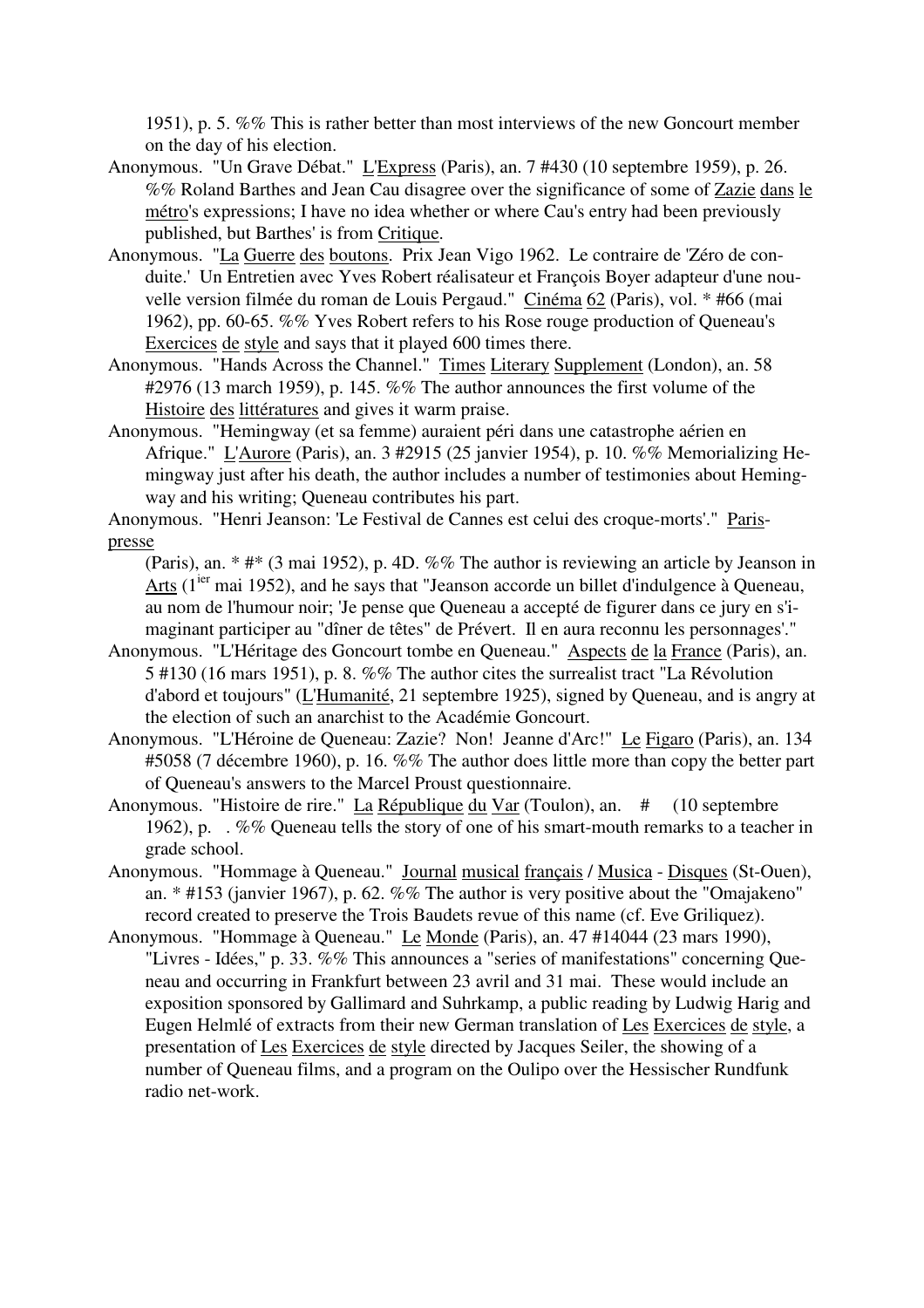- Anonymous. "Hommage à Raymond Queneau." Echo du Centre (Limoges), an. 40 #12202 (8 février 1984), p. 8. %% The author announces the colloquium of 1-2 mars 1984 in Limoges and gives a summary of planned events.
- Anonymous. "Hommage à Raymond Queneau." Le Républicain lorrain (Metz/Thionville), an. # (18 mai 1982), p. %% The author barely mentions Queneau in writing of the dedication of a community center to him on the following day.
- Anonymous. "Hommages à Raymond Queneau." Bulletin du livre (Paris), an. \* #349 (5 juin 1978), p. 47. %% The author mentions that Perec had dedicated his La Vie mode d'emploi to Queneau, just as Pascal Lainé had done with his Si on partait...
- Anonymous. "Cet Homme est dangereux." Le Provençal (Marseille), an. \* #\* (19 juillet 1952), p. 1. %% Queneau has asked a friend to give him piano lessons. The friend asks whether Queneau has had any lessons before, to which Queneau responds that the teacher had died ... of it?
- Anonymous. "Hugo dans la glacière... ...Hugo poète de l'avenir." L'Express (Paris), vol. \* #46 (3 avril 1954), pp. 14-15. %% Queneau expresses his rather mixed opinion of Victor Hugo.
- Anonymous. "Huitres." La Presse (Paris), an. 6 #229 (2 avril 1950), p. 2. %% The author says that Queneau had won the Prix Claire-Belon and had a "bon mot" for the jury. Cf. the note at the end of subject entry for "Prizes."
- Anonymous. "L'Humour et la vie." Paris-match (Paris), vol. \* #453 (14 décembre 1957), p. 113. %% This is a "bon mot" of Queneau: "soigner son style."
- Anonymous. "Idéale mais truquée." Féminascope (Paris), vol. \* #\* (15 janvier -- 15 février 1956), p. 5. %% This review of Pour une bibliothèque idéale is very well done.
- Anonymous. "Ideas in Motion." Times Literary Supplement (London), an. \* #2455 (19 february 1949), p. 117. %% The author presents an unusual perspective on Saint-Glinglin as well as reviewing Michel Leiris' Biffures.
- Anonymous. "Il y a 30 ans... Eté 1961." LIRE (Paris), vol. \* #190-191 (été 1991), p. 145. %% This column reproduces about half of the J. P. (Jacqueline Piatier?) "Ce Farceur de Queneau!" note from Le Monde of 8 juillet 1961.
- Anonymous. "Ils ont tiré les Rois..." France-soir (Paris), an. \* #5745 (8 janvier 1963), p. 2. %% Queneau, replacing the absent president of the Club Saint-James, oversaw the cutting of the "galette" of the "Fête des Rois."
- Anonymous. "Inauguration les 19 et 20 mai de la maison des associations 'Raymond-Queneau'." Le Républicain lorrain (Metz/Thionville), an. # (4 avril 1982), p. %% This article simply announces the dedication of a community cultural center to Queneau.
- Anonymous. "Les Inconnus de la rentrée." Le Figaro (Paris), an. \* #17118 (26 août 1999), "Figaro littéraire," pp. 2-3. %% This article presents 25 of the 75 authors who published their first novel at this time. Three of them list Queneau among the authors who had influenced them: Bessora (53 CM), Daniel Percheron (Guipure et manille), and Ivan Sigg (L'Annonce faite à Joseph).
- Anonymous. "L'Influence des complexes." Noir et blanc (Paris), vol. \* #\* (21 mai 1952), p. 324. %% In discussing his vote at Cannes for Orson Welles' "Othello" Queneau supposed-ly says that he doesn't know Shakespeare very well but is friends with the distributor...
- Anonymous. "L'Instant fatal." Monitoires du cymbalum 'pataphysicum #12 (15 juin 1989),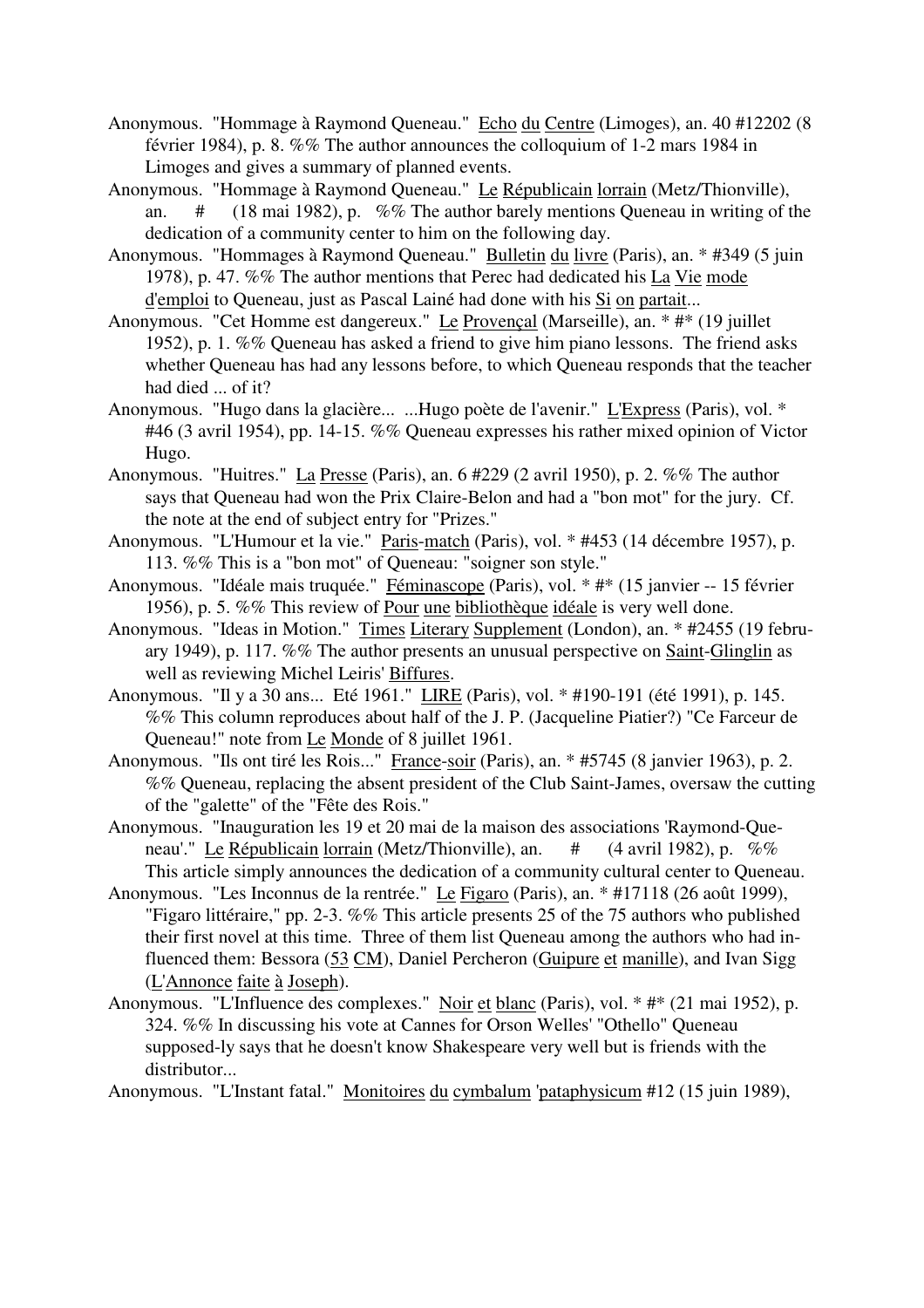pp.

21-24. %% This is more or less on the death of Queneau.

- Anonymous. "L'Insupportable Zazie va conquérir l'Amérique grâce à une petite parisienne." Elle (Neuilly), vol. \* #714 (31 août 1959), pp. 66-67. %% The author reviews the novel a bit before presenting the coming Olympia Press edition and ten of Jacqueline Duhème's sketches for it. Cf. Queneau, Zazie dans le métro (Olympia Press edition).
- Anonymous. "Des Intellectuels français au secours d'intellectuels grecs." Franc-tireur (Paris), an. 9 #1426 ( $1^{ier}$  mars 1949), p. 4. %% Queneau signed a letter of protest.
- Anonymous. "Interview d'Eugène Ionesco." L'Express (Paris), vol. \* #1004 (5 octobre 1970), pp. 156-204. %% Ionesco reveals (p. 169) Queneau's role in his being accepted in Paris. This article is not 50 pages long, as it appears to be, since about 80% of the material on these pages is advertising.
- Anonymous. "Das intime Tagebuch der Sally Mara." Merkheft (Frankfurt-am-Main), vol. \* #41 (\* 1979), p. 65. %% This is a review of Eugen Helmlé's translations of Das intime Tagebuch der Sally Mara and Man ist immer zu gut zu den Frauen, with a number of single-line citations from various German newspapers.
- Anonymous. "Das intime Tagebuch der Sally Mara." Merkheft (Frankfurt-am-Main), vol. \* #44 (\* 1980), p. 61. %% While this could be described in the same way as the preceding entry, only about half of it remains the same as that one.
- Anonymous. "Das intime Tagebuch der Sally Mara." Merkheft (Frankfurt-am-Main), vol. \* #45 (\* 1980), pp. 65-66. %% This has the same text as in issue #44.
- Anonymous. "Introduction." Prospice (Portree, Scotland), vol. \* #8 (\* 1978), pp. 4-6. %% The author of this general introduction to the volume could be either J. C. R. Green or Michael Edwards.
- Anonymous. "Inventeurs du roman noir, les petits romantiques glorifiaient le suicide, craignaient les farfadets, et mettaient le feu à la maison pour arrêter la pluie." Carrefour (Paris), an. 7 #280 (24 janvier 1950), p. 8. %% This is a somewhat facetious presentation of the Cahier du Sud dedicated to the "petits romantiques." Queneau is mentioned as a contributor without naming his "Defontenay."
- Anonymous. "Ironie mit Ikarus." Der Spiegel (Hamburg), an. 24 #5 (26 januar 1970), pp. 136-137. %% CR of Eugen Helmlé's German translation of Der Flug des Ikarus
- Anonymous. "Jackson MacLow (né en 1922)." Action poétique (Paris), vol. \* #56 (décembre 1973), p. 39. %% MacLow is said to be strongly influenced by the ideas of Queneau's Oulipo.
- Anonymous. "Jacques Bens: Queneau." Bulletin de la NRF #171 (juin 1962), p. 11. %% This would seem to be the "prière d'insérer" for Bens' Queneau, written quite possibly by Bens himself.
- Anonymous. "Janine Queneau, poète." Parallèles (), an.  $\#$  (13 décembre 1951), p. %% This is only an announcement of her Adieu chansons.
- Anonymous. "Le Jazz dans le monde." Cahiers du jazz (Paris), an. \* #1 (novembre 1959), pp. 100-105. %% The author just cites, at the beginning of his article, Queneau's comment from his Réponse à l'enquête "Que pensez-vous du jazz?"

Bibliothèque municipale Armand Salacrou of Le Havre. %% This work lists the various

Anonymous. "Je Naquis au Havre." Catalogue de l'exposition du 21 février au 3 mai 2003 à la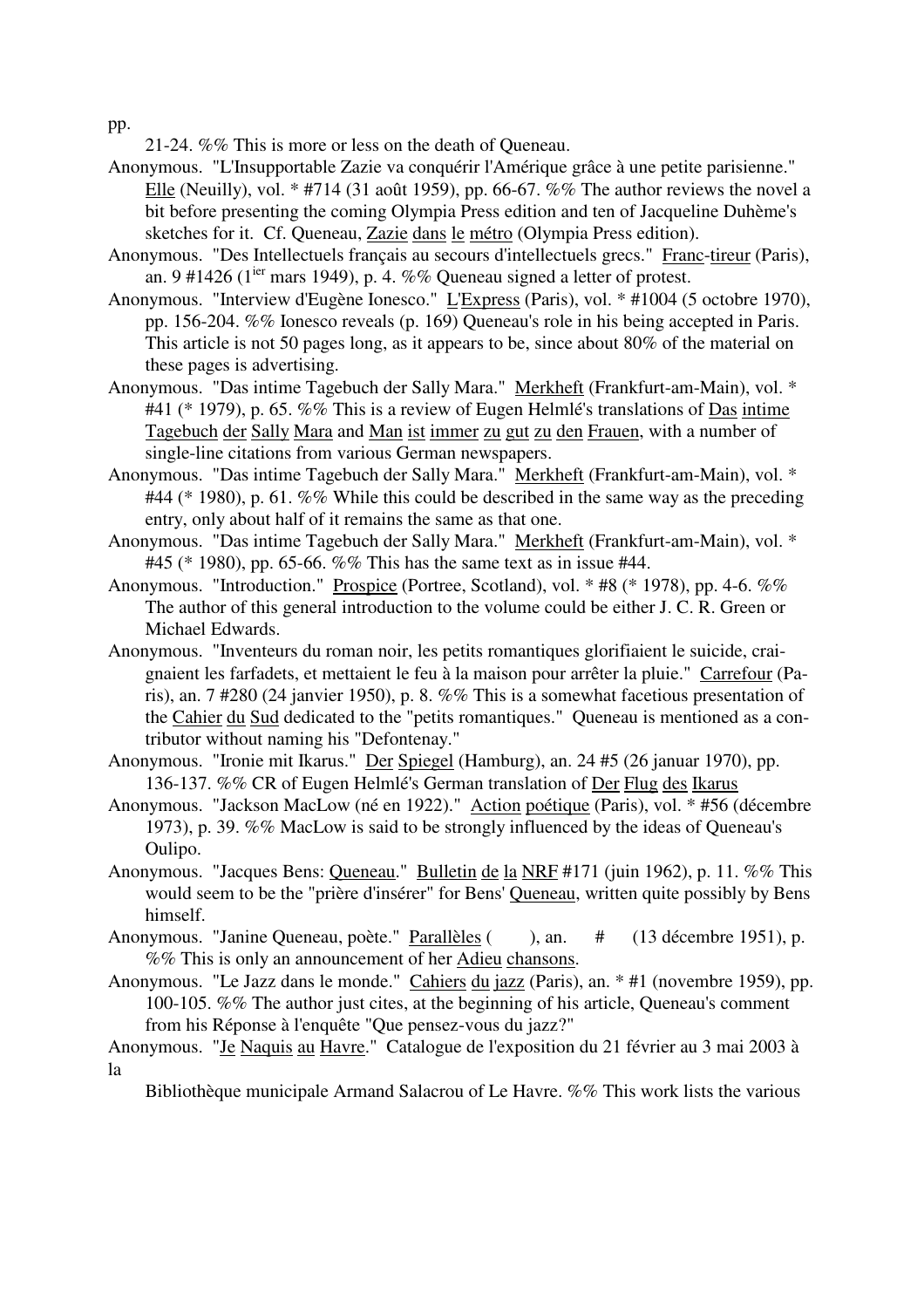items on display and lists a number of the Queneau manuscripts and autographs held in the library's collection, but it is clear that this list is far from exhaustive. Cf. the section "Ma-nuscripts" at the end of this bibliography.

- Anonymous. "Jean Paulhan ignore l'art de vivre." Opéra (Paris), an. 7 #298 (8 novembre 1950), p. 2. %% Queneau artfully evades a journalist's question on the "art de vivre."
- Anonymous. "Jean Rostand apprécie Raymond Queneau." Combat (Paris), an. 10 #2172 (28 juin 1951), p. 4. %% The author announces the appearance of Jean Rostand's article on Queneau, "Raymond Queneau et la cosmogonie."
- Anonymous. "Les Jeunes Turcs." Paris-presse (Paris), an. \* #\* (25 janvier 1969), p. 5. %% This squib merely claims that the pseudonym of Pauline Réage (the author of Histoire d'O) covers not only Dominique Aury and Jean Paulhan but also Queneau.
- Anonymous. "Jolie, la dictée!" L'Aurore (Paris), an. 33 #9359 (4 octobre 1974), p. 8. %% The author describes the use of a vulgar passage from Les Exercices de style in a class dictation practice. Cf. Pierre Weber, Question et réponse à l'Assemblée nationale for all the related articles.
- Anonymous. "Journal intime." Le Hérisson (Paris), vol. \* #208 (6 avril 1950), p. 13. %% Short, snappy, approving review of Le Journal intime de Sally Mara.
- Anonymous. "Journal intime." Paris Tabou (Paris), vol. \* #18 (février 1951), p. 29. %% This is in a scabrous little magazine devoted to nudes and off-color jokes. The article itself is about two thirds a compilation of the racier passages from Le Journal intime de Sally Mara; the rest summarizes the novel around them.
- Anonymous. "Le Journal intime de Sally Mara perle du Prix Claire Belon." Combat (Paris), an. 9 #1777 (22 mars 1950), p. 6. %% The author gives an account, rather colored, of the choice and awarding of the prize.
- Anonymous. "Joytrip." Times Literary Supplement (London), vol. \* #3726 (3 august 1973), p. 893. %% This is a brief and positive review of Barbara Wright's translation of The Flight of Icarus, with an indirect reference to Anonymous, "The Sky's the Limit."
- Anonymous. "Juggling with the Phonemes." Times Literary Supplement (London), an. 68 #3507 (15 may 1969), p. 521. %% This merely mentions Noël Arnaud's "Poèmes algol" and Queneau. Cf. O. L., "L'Incroyable réussite du week-end 'Temps-Mêlés'."
- Anonymous. "Julien vous fait assister au spectacle de la Rose Rouge." France-dimanche (Paris), vol. \* #136 (10 avril 1949), pp. 6-7. %% This author provides a rather picturesque view of the Frères Jacques Les Exercices de style show. A little exaggerated, but still of interest.
- Anonymous. "Kirjallisuutta Raymond Queneau." Uusi suomi (Helsinki), an. # (24 november 1945), p. . %% This is the description of a Queneau visit to Helsinki. For details on the trip in question, cf. Michel Lécureur, Raymond Queneau, pp. 353-354. Cf. also Germain Despres, "Surtout, pas un mot..."; Nadja, "Fransk Litteratur levde farligt under kriget" and "Lyrisk explosion i nya Frankrike 200 nyfödda poeter av god klass"; I. P., "Fransk lyrik exploderade under det tyska tvånget"; Palola, "Kirjailija Raymond Queneau."
- Anonymous. "Une Lecture politique de Zazie." Monitoires du cymbalum 'pataphysicum #12 (15 juin 1989), pp. 17-20. %% The author suggests that Zazie dans le métro is riddled with references to the years immediately preceding the novel's appearance.

Anonymous. "Lectures." Combat (Paris), an. 14 #3615 (13 février 1956), p. 3. %% This is a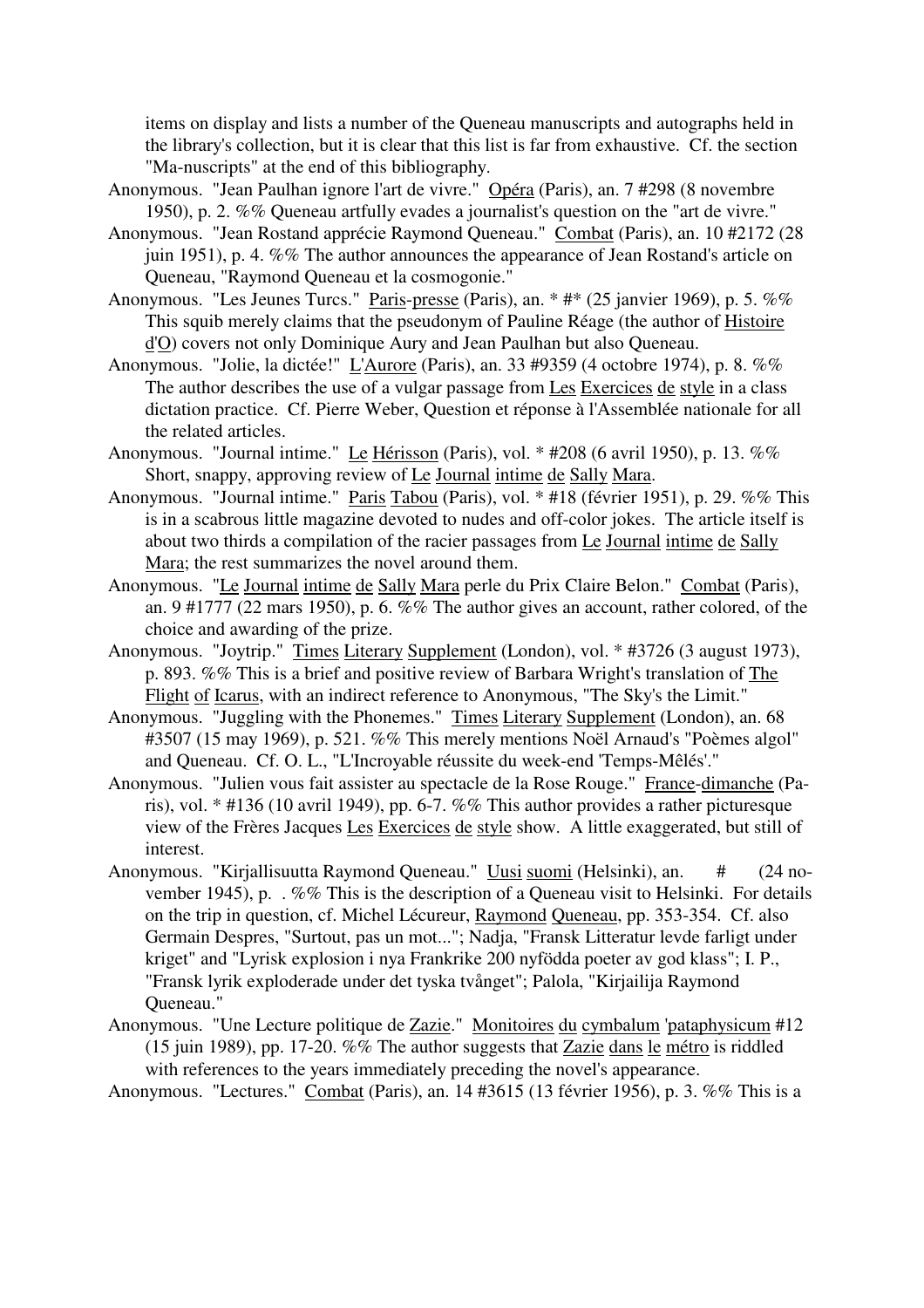very brief review of Pour une bibliothèque idéale.

- Anonymous. "Legacies of a Surrealist Childhood." Times Literary Supplement (London), an. 61 #3147 (22 june 1962), p. 464. %% This review of Les Oeuvres complètes de Sally Mara in the original French and Claude Simonnet's Queneau déchiffré is evenly divided between the two but has some comments on the philosophical sources of the Simonnet. Cf. Anonymous, "Zazie's Table Talk"; Percy Selwyn, "Sally Mara."
- Anonymous. "Le Legs de Raymond Queneau enfin à Verviers." La Meuse (Verviers), an. # (8 juin 1977), p. %% This story gives a little background and states that Blavier was able to pick up the shipment at the railway station. As a matter of fact, this was not the entire collection of documents and works.
- Anonymous. "Leonardo Honorary Editor Claude Berge Dies; His Strong Perfect Graph Conjecture Proved." Leonardo (Cambridge, Massachusetts), vol. 36 #1 (\* 2003), p. 93. %% This is an obituary for Claude Berge.
- Anonymous. "Lettres." L'Express (Paris), an. 7 #432 (24 septembre 1959), p. 28. %% This has a mention concerning the Girodias English translation of Zazie dans le métro (Olympia Press edition) and giving the equivalents of some of the expressions. Cf. Anonymous, "L'Insupportable Zazie va conquérir l'Amérique grâce à une petite parisienne"; P. J. Kear-ney, The Olympia Press (Paris 1953-1965): A Handlist; Queneau, Zazie dans le métro (Olympia Press edition).
- Anonymous. "Les Lettres." Candide (Clermont), an. 34 #1667 (27 janvier 1943), p. 3. %% This review of Pierrot mon ami is rather good.
- Anonymous. "Lettres et arts." L'Intransigeant (Paris), vol. \* #\* (22 février 1940), p. 2. %% The author announces Un Dur Hiver (sic) and says that Queneau, on a recent visit to Paris from his work in the army, had found the city rather different from what he had described in "Connaissez-vous Paris?"
- Anonymous. "Lettres et culture françaises." Revue moderne de la police (Paris), an. 2 #4 (janvier-février 1954), pp. 51-52. %% The author concentrates on delineating the characters of Pierrot mon ami rather than speaking of the plot or the style.
- Anonymous. "Liquefacts." Times Literary Supplement (London), vol. \* #3526 (25 september 1969), p. 1098. %% This short review of Fendre les Flots in the original French has one or two good insights.
- Anonymous. "'Lire à Limoges': L'Incitation à la lecture." Le Populaire du Centre (Limoges), an. 70 #54 (3 mars 1984), p. 3. %% There is almost no mention of Queneau in this report on the Limoges book fair.
- Anonymous. "Lire retro." LIRE (Paris), vol. \* #122 (novembre 1985), p. 171. %% This is about a cat which dictates text to its master, lines copied from Frédérique, "La Semaine parisienne," in L'Express of 19-20 novembre 1955.
- Anonymous. "Littérature extravagante." Balzac (Paris), an. 2 #26 (15 janvier 1934), p. 3. %% The author has warm praise for Le Chiendent even if s/he does not quite see what Queneau was trying to do.
- Anonymous. "Littérature, lettres, etc." Démocratie (61) (Paris), an. \* #88 (29 juin 1961), p. 26. %% This is a bare description of the way to use Cent Mille Milliards de poèmes.
- Anonymous. "Le Livre du jour." Le Populaire de l'Ouest (Nantes), an. \* #968 (14 juin 1948), p. 2. %% The author reviews Faulkner's Moustiques, giving a certain amount of attention to Queneau's preface.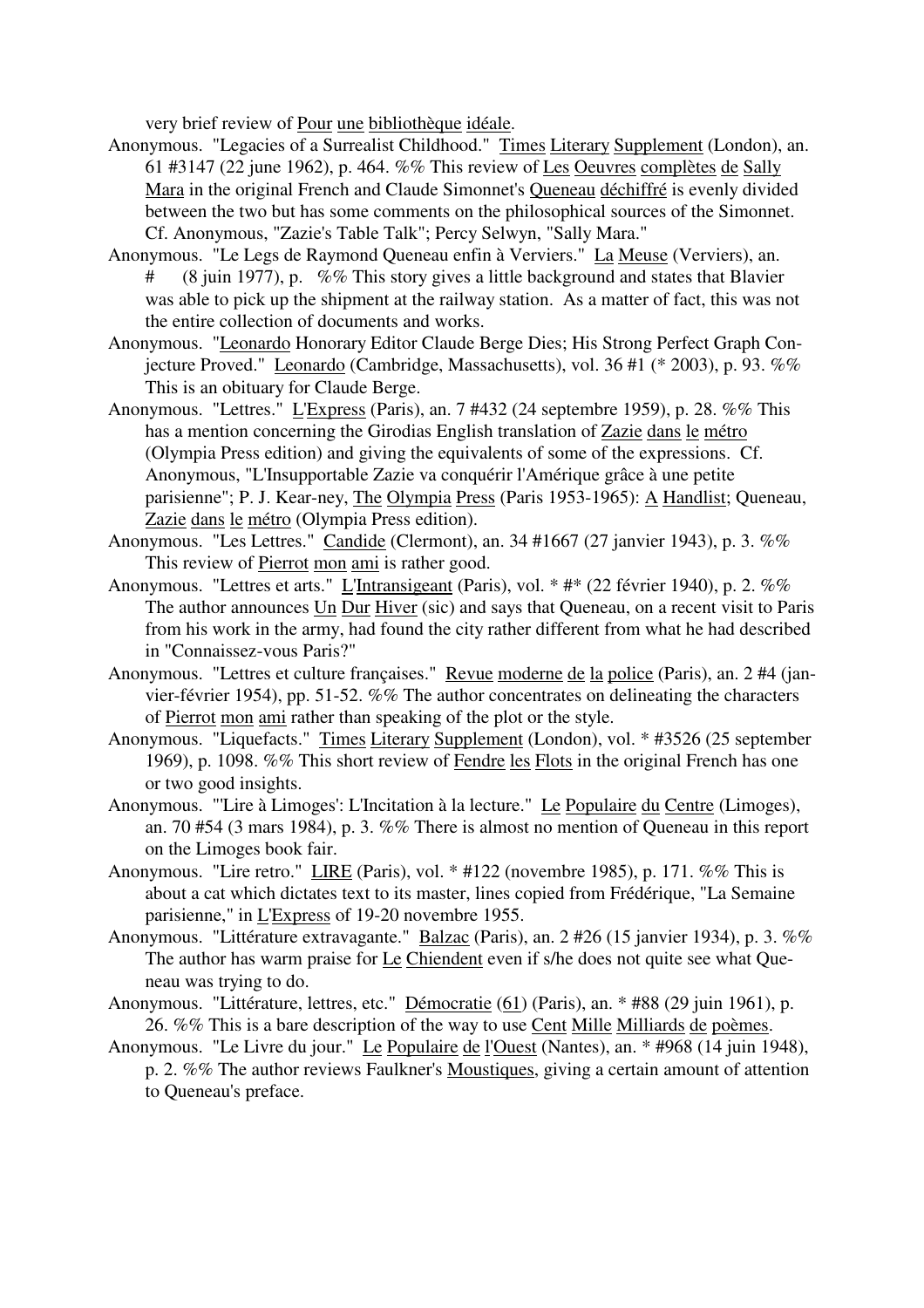- Anonymous. "Le Livre le plus curieux du siècle." Aux Ecoutes (Paris), an. 43 #1927 (23 juin 1961), p. 41. %% Queneau describes the Cent Mille Milliards de poèmes in a conversation with Marcel Aymé. Cf. Pierre-Bernard Marquet, "Qu'est-ce que l'Oulipo?"
- Anonymous. "Un Livre par jour." La Nation belge (Bruxelles), an. 35 #59 (28 février 1952), p. 5. %% This review of Le Dimanche de la vie evaluates the novel's merit in a rather curious manner.
- Anonymous. Livres anciens, romantiques et modernes: ouvrages provenant de la bibliothèque de Raymond Queneau. Paris : C. Coulet et A. Faure, 19\_\_? %% This is "Bulletin #67 of Coulet and Faure," and it can be found at Universiteit Leiden.
- Anonymous. "Livres, couronnes et tapis vert." Le Figaro littéraire (Paris), an. 3 #133 (6 novembre 1948), p. 5. %% This concerns the publication date of L'Instant fatal.
- Anonymous. "Livres, couronnes et tapis vert." Le Figaro littéraire (Paris), an. 8 #355 (7 février 1953), p. 10. %% This simply says: "Raymond Queneau termine la traduction d'un récit fantastique écrit en anglais par un indigène du Nigéria, Amos Tutuola: L'Ivrogne dans la brousse."
- Anonymous. "Livres, couronnes et tapis vert." Figaro littéraire (Paris), an. 9 #448 (20 novembre 1954), p. 11. %% The column has this simple mention: "Philipps va mettre au vente un disque consacré aux Exercices de style de Raymond Queneau."
- Anonymous. "Livres, couronnes et tapis vert." Figaro littéraire (Paris), an. 11 #535 (21 juillet 1956), p. 11. %% The column simply states "Raymond Queneau passe ses vacances en Italie."
- Anonymous. "Les Livres de Raymond Queneau légués à la bibliothèque de Verviers." Le Tra-

vail (Verviers), an. 77 #133 (9 juin 1977), p. 2. %% The author gives some background and states that some of the works had arrived.

- Anonymous. "Les Livres dont on parle." Réalités (Paris), vol. \* #162 (juillet 1959), p. 78. %% This includes Zazie dans le métro in a list of summer reading books under the heading "moins faciles à lire" with the comment "un style et une intrigue croustillante."
- Anonymous. "Les Livres du mois." Strasbourg Actualités (Strasbourg), vol. \* #37 (octobre 1961), p. 30. %% This barely does more than name Cent Mille Milliards de poèmes and say that is original.
- Anonymous. "Livres nouveaux." La Lanterne (Bruxelles), an. 5 #75 (31 mars 1949), p. 5. %% The author reviews Un Rude Hiver in the 1948 Nicholson and Watson edition; he rather likes it.
- Anonymous. "Loin de Rueil de R. Queneau." Séquana (Paris), an. \* #\* (mars-avril 1945), no pp. %% "Singulièrement émouvant, le livre de Raymond Queneau. Mais avec quelque chose de plus! Et quelle observation aigüe et directe du réel ne suppose pas l'évocation si animée de ces plaisants fantoches."
- Anonymous. "Lu pour vous." Lyon Libre (Lyon), an. 4 #823 (20 mai 1947), p. 2. %% The author describes Les Exercices de style positively.
- Anonymous. "M. Raymond Queneau." Times (London), vol. 59 #844 (26 october 1976), p. 16. %% This is an obituary for Queneau.
- Anonymous. "Une Machine à fabriquer des poèmes." Bulletin de la NRF #161 (juin 1961), p. 13. %% Queneau introduces the Cent Mille Milliards de poèmes with a section from his preface to the work.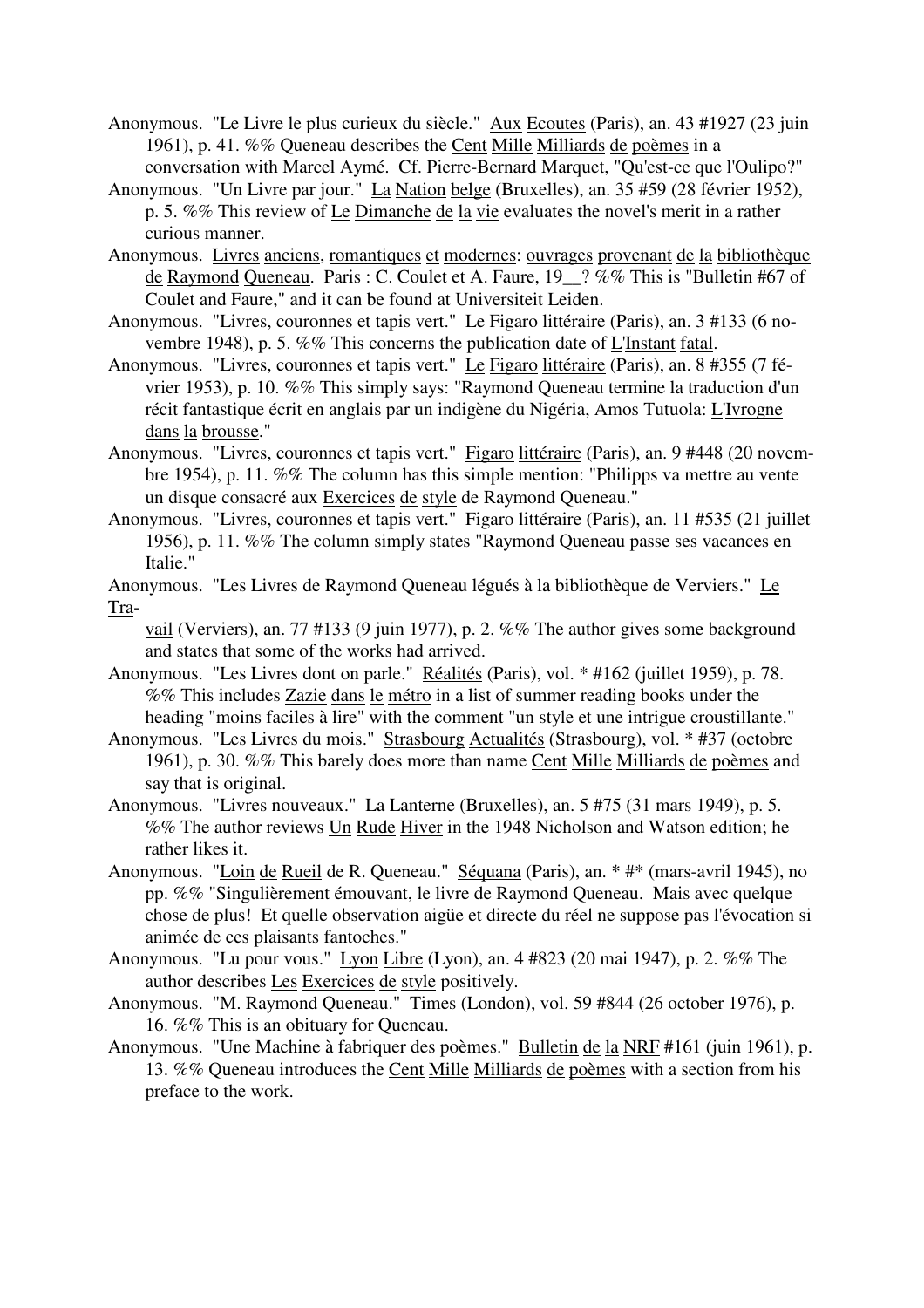- Anonymous. "Une 'Machine' littéraire." France observateur (Paris), an. 12 #583 (6 juillet 1961), p. 16. %% This consists of a very short version of the 'mode d'emploi' for Cent Mille Milliards de poèmes and a few words by Queneau on the time it would take to read all the poems.
- Anonymous. "Maison de confiance." Le Figaro littéraire (Paris), an. 9 #410 (27 février 1954), p. 2. %% Mme Coty, wife of the French President, remembers shopping at the store of Queneau's parents and how good a store it was. Cf. Carmen Tessier, "Les Potins de la commère" (24 février 1954).
- Anonymous. "Maître..." La Presse (Paris), an. 7 #286 (5 mai 1951), p. 2. %% Queneau does not like to be addressed as "Maître," and he says that people must be mistaking him for Sacha Guitry...
- Anonymous. "Le Malin qui passe." Carrefour (Paris), vol. 11 #535 (15 décembre 1954), p. 7. %% This is a "bon mot" of Queneau on Gaston Gallimard and Simone de Beauvoir: Gallimard is the "amer de Chine" because of de Beauvoir's moving to a different publisher.
- Anonymous. "Le Malin qui passe." Carrefour (Paris), vol. 12 #558 (25 mai 1955), p. 7. %% This only a joke by Queneau concerning the condemned man's last cigarette.
- Anonymous. "Le Malin qui passe." Carrefour (Paris), an. 14 #691 (11 décembre 1957), p. 14. %% The author claims that Queneau had chosen a very obscure author for the annual Goncourt prize and that this author had celebrated the appearance of his book alone in a posh restaurant --- reading his book and laughing at its humor.
- Anonymous. "Le Manifeste de Biarritz en faveur des Dix d'Hollywood." L'Ecran français (Paris), an. \* #273 (2 octobre 1950), p. 6. %% "Jean" Queneau signed a manifesto in favor of Edward Dmytryck, a "cinéaste" imprisoned in the US.
- Anonymous. "Manifeste des écrivains français." Les Lettres françaises (Paris), an. 4 #20 (9 septembre 1944), p. 1. %% Queneau was one of numerous people who signed this manifesto.
- Anonymous. "Le Manifeste des 1789." Les Lettres françaises (Paris), an. \* #1126 (7 avril 1966), p. 19. %% Queneau is one of those who signed a protest concerning the censure of a film based on Diderot's "La Religieuse."
- Anonymous. "Un Manifeste relatif à l'affaire Finaly." Le Figaro (Paris), an. 127 #2675 (15 avril 1953), p. 2. %% Queneau is one of those signing a manifesto relative to a court case involving the Catholic Church. Cf. Michel Lécureur, Raymond Queneau, p. 464.
- Anonymous. "Marcel Arland grand prix de littérature." Combat (Paris), an. 11 #2471 (13 juin 1952), pp. 1 and 8. %% Arland had received a prize from the Académie française, and Gallimard held a party for him. Queneau was present at the party and is included in one of the pictures.
- Anonymous. "Marcel Pagnol dans les fleurs, l'Académie est un bocal, Catroux quatre à quatre et Queneau se paie notre tête." Bulletin de Paris (Paris), an. 8 #124 (23 février 1956), p. 6. %% This is a brief presentation of Pour une bibliothèque idéale.
- Anonymous. "Marguerite Duras." La Gazette des lettres (Paris), an. 6 #118 (8 juillet 1950), p. 5. %% The author notes what Duras has to say about her relations with Queneau to date.
- Anonymous. "Marthe Richard reçoit le prix du Tabou." Libération (Paris), an. 8 #2274 (1<sup>ier</sup> janvier 1952), p. 5. %% The author describes the attribution of the prize, Queneau being a member of the jury.
- Anonymous. "Mathieu + Queneau." L'Express (Paris), vol. \* #634 (7 août 1963), p. 29. %%